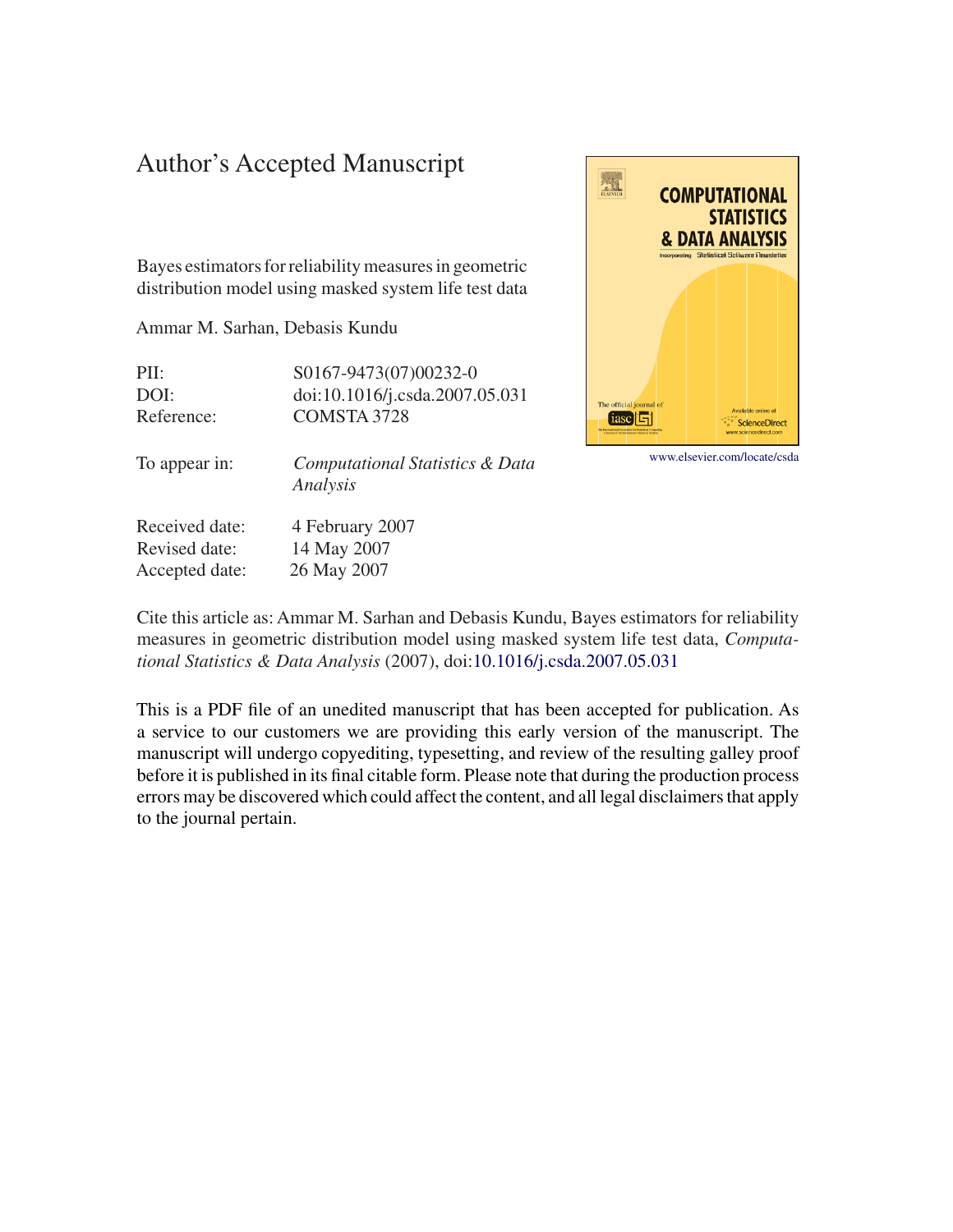# **Bayes estimators for reliability measures in geometric distribution model using masked system life test data**

Ammar M. Sarhan*<sup>a</sup>*<sup>∗</sup> and Debasis Kundu*<sup>b</sup>*

ne address: Department of Mathematics, Faculty of Science,<br>Mansoura University, Mansoura 35516, Egypt.<br>E-mail: asarhan0@yahoo.com<br>ment of Mathematics, Indian Institute of Technology Kanpı<br>Kanpur, 208016, India<br>E-mail: kund *<sup>a</sup>*Home address: Department of Mathematics, Faculty of Science, Mansoura University, Mansoura 35516, Egypt. E-mail: asarhan0@yahoo.com *b* Department of Mathematics, Indian Institute of Technology Kanpur, Kanpur, 208016, India E-mail: kundu@iitk.ac.in

#### **Abstract**

This paper presents Bayes estimators for the reliability measures of the individual components in a multi-component systems in the presence of masked system life test data. The life time distributions of the system components are assumed to be geometric with different parameters. Two sided Bayesian probability intervals of the parameters are also derived. Numerical simulation study is given in order to: (*i*) explain how one can apply the theoretical results obtained, (*ii*) study the influence of the sample size and masking level on the accuracy of point estimates.

**Key Words:** Bayes procedure, Geometric distribution, reliability measures, Masked data, competing risks.

## **1 Introduction**

Continuous nonnegative life distributions such as exponential, Weibull, Pareto, gamma and lognormal are used to model the life time of devices in reliability, see for example [3] and [20] and the references therein.

Discrete distributions are extremely needed in reliability when the life time measurements are taken in discrete time. Discrete distributions provide better models when devices lives

<sup>∗</sup>Current address: Department of Statistics and O.R., Faculty of Science, King Saud University, P.O. Box 2455, Riyadh 11451, Saudi Arabia. E-mail: asarhan@ksu.edu.sa, Web: http://www.geocities.com/asarhan0/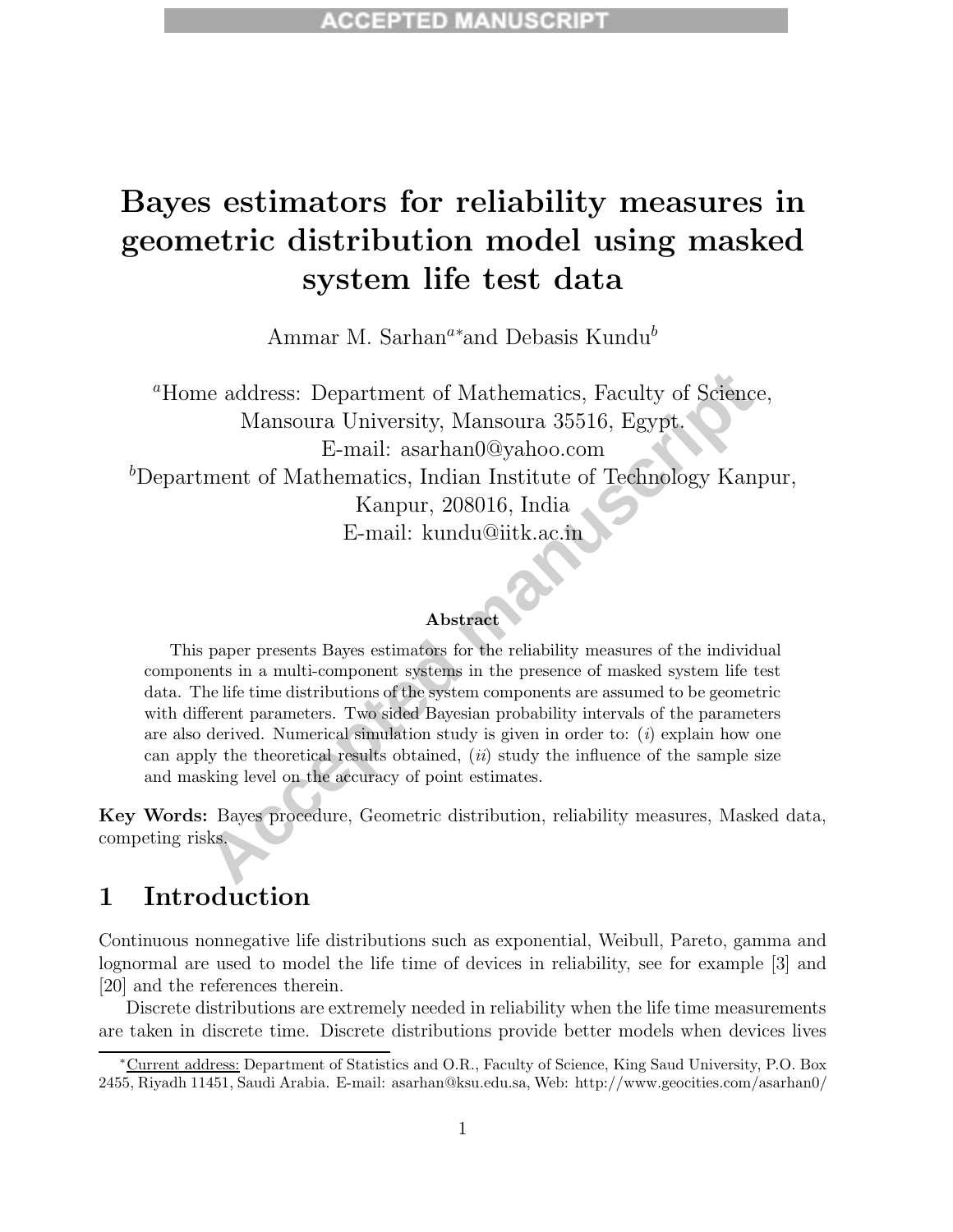### **ACCEPTED MANUSCRIPT**

can be described by nonnegative integer valued random variables. For example, switches or circuit-breakers or those devises which operate in cycles or demands, for more details we refer for example to [14] and [15].

The geometric distribution is a common discrete distribution used to model the life time of a device in reliability. Lui [10] discussed both point and interval estimation of the reliability function for the geometric distribution. He derived the maximum likelihood estimator (MLE) and uniformly minimum variance unbiased estimator (UMVUE) for the reliability function of the geometric distribution. The hypothesis of testing of the equality of failure probability per time-unit among several comparison groups for geometric distribution are considered by Salvia [15] and Vit [21]. Casella and Berger [2] and Hoel [8] discussed some systematic on properties of the geometric distribution.

However estimating the reliability measures of the individual components in multi component system based on the system life test data is an interesting problem in reliability analysis. Such estimators can be extremely useful since they reflect the reliability measures of each component after assembly into a new configuration of a similar system. For the multi-component system, the life test data may contain the time to failure of the system along with information on the exact component causes the system failure. Under certain circumstances, the true component that may cause the system failure can not be identified. Instead, it may only be identified that the true component causes the system failure belongs to a subset of system components. In this cause, the cause of system failure is masked and then the system life test data collected is referred to be masked system life test data, see Miyakawa [12].

estimating the reliability measures of the individual components in mult<br>m based on the system life test data is an interesting problem in reli<br>measures can be extremely useful since they reflect the reliability measure<br>of Recently, several papers studied the problem of estimating the parameters of the individual components in multi-component systems, using masked system life test data when the components lives are continuous distributed random variables. Under the assumption that the system's components have constant failure rates, Miyakawa [12] studied the problem of a 2-component series system. He derived closed form expressions for the maximum likelihood estimators for the parameters included based on masked data. Under the same assumptions, Usher and Hodgson [24] extended Miyakawa's results to a three-component series system. Guess, et al. [6] extended and clarified the derivation of the likelihood function under the assumption that masking is independent of the exact failure cause. Lin, et al. [9] derived the exact maximum likelihood estimates of the parameters included in the lives distribution of components with constant failure rates in a series system using masked system life test data. Sarhan [18] derived the maximum likelihood and Bayes estimates of the values of reliability of system's components in the case of  $n$  component series system under the same assumptions. Iterative maximum likelihood procedure is used by Usher [23] in the case of 2-component series system when the system's components life times have Weibull distributions. He illustrated the approach with a simple numerical example. Sarhan [17] derived the maximum likelihood estimators for the parameters included in the cases of 2-component and 3-component series systems under the assumption that the lives distributions of the components are Weibull. He derived closed-form expressions for maximum likelihood estimates in some particular cases, which generalize the results obtained by Usher and Hodgson [24]. Maximum likelihood and Bayes estimators of the reliability measures of the individual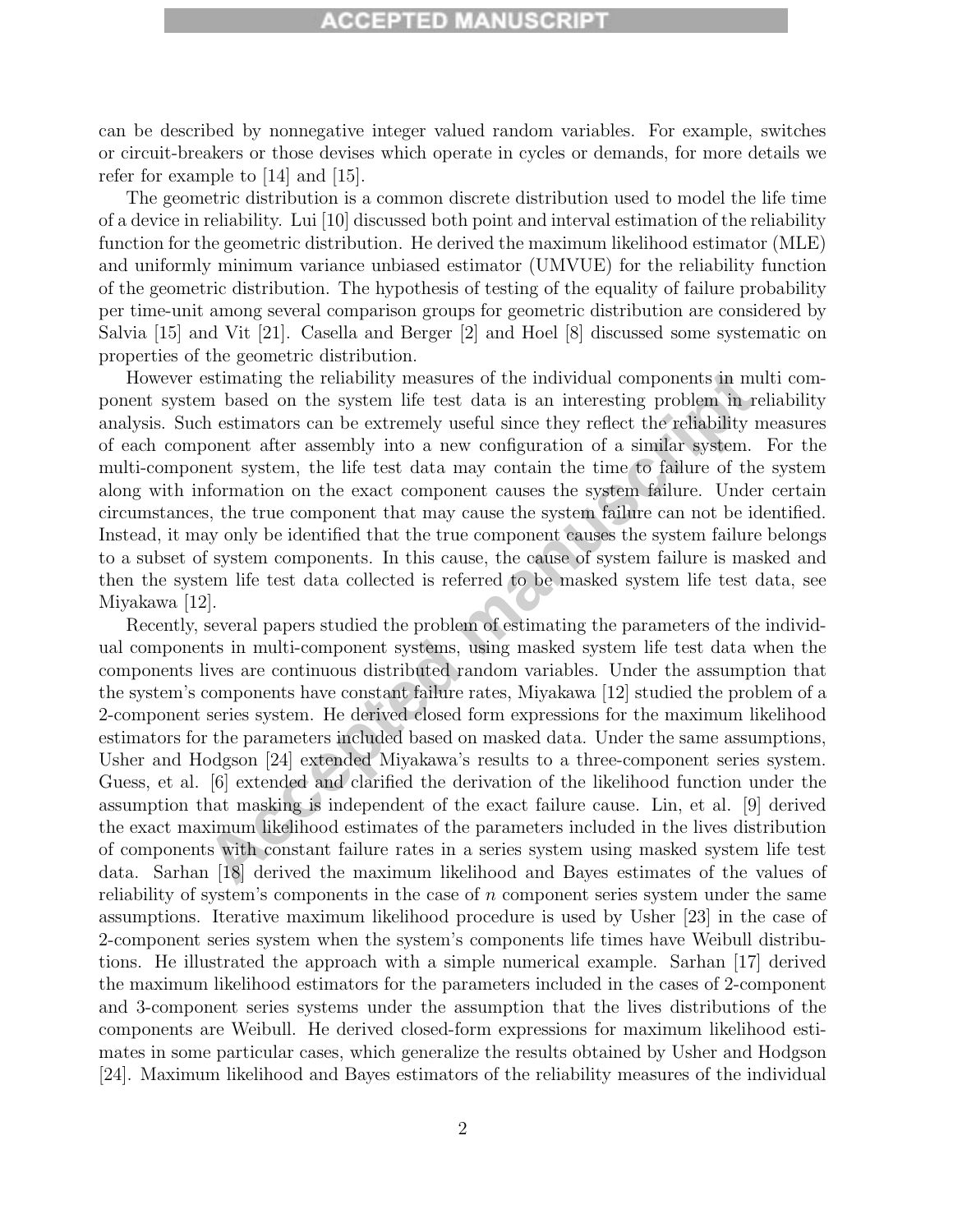### **CCEPTED MANUSCRIPT**

components in a series system are derived by Sarhan and El-Gohary [20] under the assumption that the lives of the system components have Pareto distributions. Sarhan [16] derived the maximum likelihood and Bayes estimators for the reliability of the system components in a series system when the lives of the components have linear failure rate distributions. Sarhan and El-Bassiouny [19] derived the maximum likelihood and Bayes estimators for the parameters included in a parallel system under the assumption that the life times of the system's components have complementary exponential distributions. Zhibin [25] studied the problem of estimating reliability of components in series and parallel system from masking system testing data. Some other related works have been done by Flehinger et al. [4], [5] and Zhibin [26, 27] and the references therein.

Example a failure rate, reliability function and the mean time to failure) of the indi<br>
In a multi-component scries system when the life time of each component<br>
Acceptivibution, using masked system life test data. Since th The main objective in this paper is to derive the Bayes estimators of the reliability measures (the failure rate, reliability function and the mean time to failure) of the individual components in a multi-component series system when the life time of each component has a geometric distribution, using masked system life test data. Since the problem of estimating the reliability measures when the system consists of more than two components is tedious, as we explained in the appendix, we will illustrate the problem on a series system consisting of two components.

The paper is organized as follows. Section 2 presents the model assumptions. The likelihood function of the available data is given in Section 2. The Bayes estimators of the reliability measures of the individual components are given in Section 3. Also the two-sided Bayesian probability intervals of the reliability measures of the individual components are derived in section 3. Section 4 gives numerical results and Section 5 concludes the paper. The proofs of the theorems which require lengthy derivations are given in the Appendix.

## **2 Model assumptions and likelihood function**

In this section we present the main assumption on which the model is built. Also, we derive the likelihood function of the model presented based on the masked system life test data.

### **2.1 The model assumptions**

The following assumptions are considered throughout this paper.

#### **Assumptions 1.**

- 1.1 The system is series with  $J, J \geq 2$ , independent components.
- 1.2 N identical systems are put on the life test. The test is terminated when  $n$  systems failed. That is the data are censored.
- 1.3 The random variables  $X_{ij}$ ,  $j = 1, 2, ..., J; i = 1, 2, ..., N$  are independent with  $X_{1j}, X_{2j}, \ldots, X_{Nj}$  being identical and having geometric distribution with parameter  $p_j$ .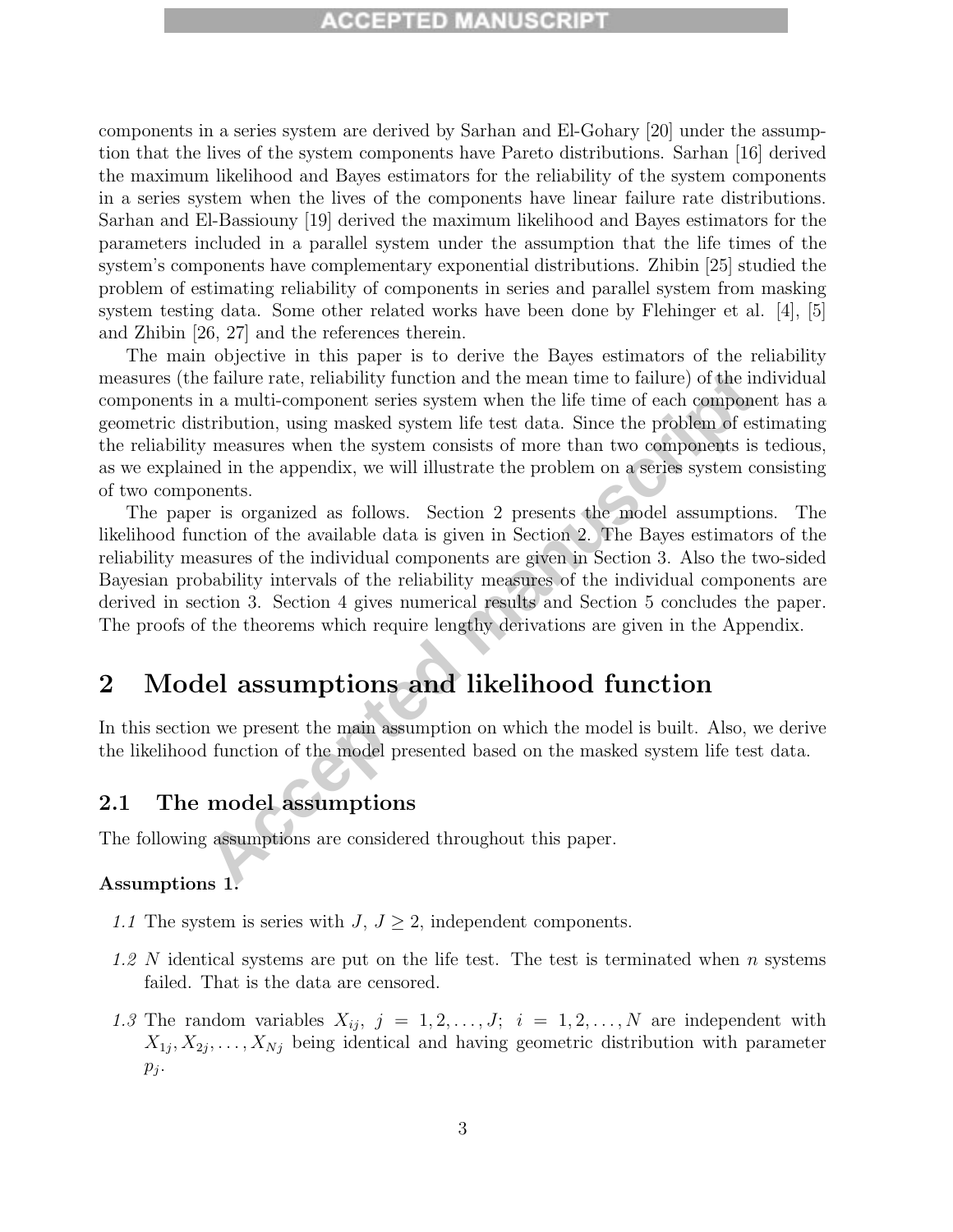#### **CCEPTED MANUS**

- 1.4 The observable quantities for the system i, which failed, on the test are: (i) the random variable  $T_i$ , represents the number of success trials of using system i to get its fist failure, and (ii) a set  $S_i$  of system's components that may cause the system i failed. But for the censored observation, we only observe  $X_i$ ,  $i = n + 1, \dots, N$ . The data collected from this process are  $(X_1, S_1), (X_2, S_2), \ldots, (X_n, S_n), (X_{n+1}, *), \cdots, (X_N, *)$ . Here  $(X, *)$ means the observation is censored.
- 1.5 Masking is s-independent of the true cause of system failure. That is, for all  $\ell, j \in S_i$ ,  $P(S_i = s_i | T_i = t_i, K_i = j) = P(S_i = s_i | T_i = t_i, K_i = \ell)$ , where  $K_i$  denotes the index of the component causes the system  $i$  to fail.
- 1.6 The system may fail due to component 1 or component 2 or both components 1 and 2.

the assumption (1.3), for  $j = 1, 2, ..., J$ , the random variables  $X_{1j}$ ,  $X_{2j}$ , ...<br>
In as a random variable  $X_j$ ,  $j = 1, 2, ..., J$ , having geometric distribution<br>
futcors  $q_j$ . That is,  $p_j = 1 - q_j$  denotes to the failure proba Based on the assumption (1.3), for  $j = 1, 2, \ldots, J$ , the random variables  $X_{1j}, X_{2j}, \ldots, X_{Nj}$ can be written as a random variable  $X_j$ ,  $j = 1, 2, \ldots, J$ , having geometric distribution with probability of success  $q_i$ . That is,  $p_i = 1-q_i$  denotes to the failure probability of component j 'per time-unit' or 'at each time',  $0 < p_j < 1$ ,  $j = 1, 2, ..., J$ . That is, the probability mass function of  $X_j$ ,  $j = 1, 2, \ldots, J$ , is given by

$$
f_j(x) = p_j q_j^{x-1}, \ x = 1, 2, \dots
$$
 (2.1)

The reliability function of  $X_j$ ,  $j = 1, 2, \ldots, J$ , is

$$
\bar{F}_j(x) = q_j^x, \ x = 1, 2, \dots \tag{2.2}
$$

The mathematical expectation of of  $X_j$ , say  $M_j$ ,  $j = 1, 2, \ldots, J$ , is

$$
M_j = E[X_j] = \frac{1}{p_j} \,. \tag{2.3}
$$

There are two different definitions of the failure rate function of the discrete distributions. In that follows we present the two different forms of the failure rate functions denoted respectively by  $\lambda_j(x)$  and  $r_j(x)$ ,  $j = 1, 2, \ldots, J$ .

1. According to Barlow et al. [1], the hazard rate function of  $X_j$ ,  $j = 1, 2, \ldots, J$ , is

$$
\lambda_j(x) = P(X_j = x | X_j \ge x) = 1 - \frac{\bar{F}_j(x)}{\bar{F}_j(x - 1)} = p_j.
$$
\n(2.4)

2. According to Roy and Gupta [14] and Xie et al. [22], the hazard rate function of  $X_i$ ,  $j = 1, 2, ..., J$ , is

$$
r_j(x) = \ln \frac{\bar{F}_j(x-1)}{\bar{F}_j(x)} = -\ln(1-p_j). \tag{2.5}
$$

There is a simple relation between  $\lambda_i(x)$  and  $r_i(x)$ , Xie et al. [22],

$$
\lambda_j(x) = 1 - e^{-r_j(x)}.
$$

Our aim in this paper is to estimate the reliability measures of the individual components  $\lambda_i(x) = p_i, r_i(x), F_i(x)$  and  $M_i$  based on masked system life test data.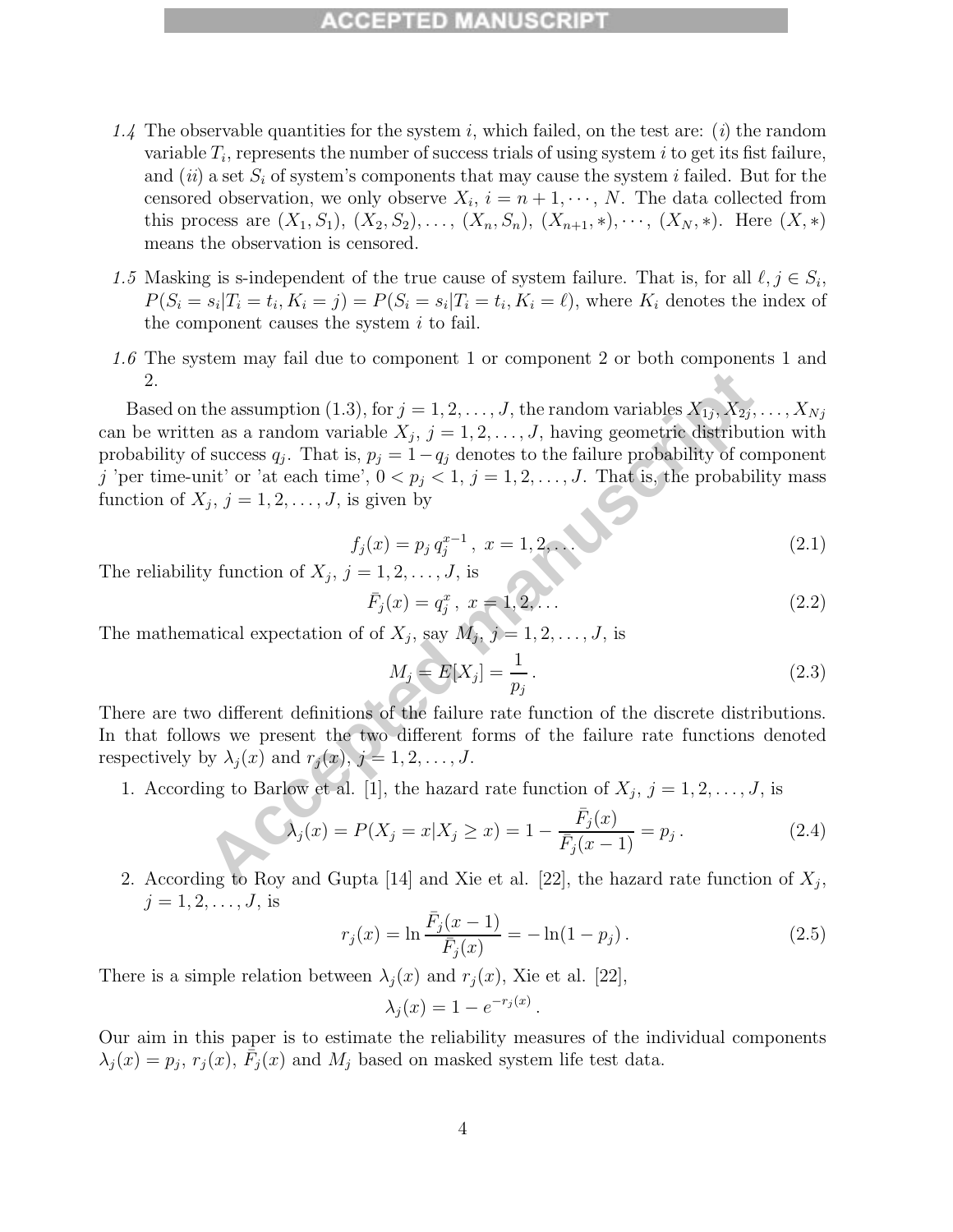#### **2.2 The likelihood function**

Based on the random sample  $(X_1, S_1), (X_2, S_2), \ldots, (X_n, S_n), (X_{n+1}, \ast), \cdots, (X_N, \ast)$ , the likelihood function is [6]

$$
L(data; p_1, \dots, p_m) = \prod_{i=1}^n \sum_{j \in S_i} f_j(x_i) \prod_{\ell=1, l \neq j}^J \bar{F}_{\ell}(x_i) \prod_{k=n+1}^N \bar{F}(x_k).
$$
 (2.6)

where  $\bar{F}(x) = \prod_{j=1}^{J} \bar{F}_k(x)$  is the survival function of the system. Then for the geometric distribution model, we have

$$
L(data; p_1, \dots, p_m) = \prod_{i=1}^n \sum_{j \in S_i} p_j (1 - p_j)^{x_i - 1} \prod_{\ell=1, l \neq j}^J (1 - p_\ell)^{x_i} \prod_{k=n+1}^N \prod_{j=1}^J (1 - p_j)^{x_k}.
$$
 (2.7)

 $p_1, \ldots, p_m$  =  $\prod_{i=1}^n \sum_{j \in S_i} p_j (1-p_j)^{x_i-1} \prod_{\ell=1, l \neq j}^n (1-p_\ell)^{x_i} \prod_{k=n+1}^n \prod_{j=1}^n (1-p_j)^{x_k}$ .<br>
the problem looks like and how it becomes more tedious when  $J > 2$ , which the problem looks like and how it becomes To show how the problem looks like and how it becomes more tedious when  $J > 2$ , we refer to the Appendix. From now and henceforth we assume that  $J = 2$ . That is the system consists of two components. In this case we need the following notations. Let  $n_1$  be number observations when the component 1 causes the system failure. That is  $n_1$  is the number of the observation when  $S_i = \{1\}$ . Let  $t_i$  be the observed value of X when  $S_i = \{1\}$ ,  $i = 1, 2, \ldots, n_1$ . Let  $n_2$  be number observations when the component 2 causes the system failure. That is  $n_2$ is the number of the observation when  $S_i = \{2\}$ . Let  $y_i$  be the observed value of X when  $S_i = \{2\}, i = 1, 2, \ldots, n_2$ . Let  $n_0$  be number observations when both components 1 and 2 cause the system failure. That is  $n_0$  denotes the number of the observation when  $S_i = \{0\}$ . Here we mean by  $S_0 = \{0\}$  that the cause of system i failure is due to both components 1 and 2. Let  $z_i$  be the observed value of X when  $S_i = \{0\}, i = 1, 2, \ldots, n_0$ . Also, let  $n_{12}$  be the number of observation when the cause of system failure is masked (either component 1 or component 2 or both components 1 and 2). That is  $n_{12}$  is the number of observation when  $S_i = \{1, 2\}$ . Let  $z_i$  be the observed value of X when  $S_i = \{1, 2\}$ ,  $i = 1, 2, \ldots, n_{12}$ . Thus, the likelihood function (2.7), in this case, reduces to

$$
L(data; p_1, p_2) = \prod_{i=1}^{n_1} p_1 q_1^{t_i-1} q_2^{t_i} \prod_{j=1}^{n_2} p_2 q_2^{y_j-1} q_1^{y_j} \prod_{j=1}^{n_0} p_1 p_2 (q_1 q_2)^{z_j-1} \prod_{k=n+1}^N (q_1 q_2)^{x_k}
$$

$$
\prod_{\ell=1}^{n_{12}} \left( p_1 q_1^{z_{\ell}-1} q_2^{z_{\ell}} + p_2 q_2^{z_{\ell}-1} q_1^{z_{\ell}} + p_1 p_2 (q_1 q_2)^{z_{\ell}-1} \right),
$$

where  $q_i = 1 - p_i$ ,  $j = 1, 2$ .

After making some algebraic simplifications, one get

$$
L(data; p_1, p_2) = p_1^{n_1+n_0} p_2^{n_2+n_0} (1-p_1)^{T-n_1-n_1} (1-p_2)^{T-n_2-n_1} \left( p_1 + p_2 - p_1 p_2 \right)^{n_1} , \quad (2.8)
$$

where  $T = \sum_{i=1}^{N} x_i$ .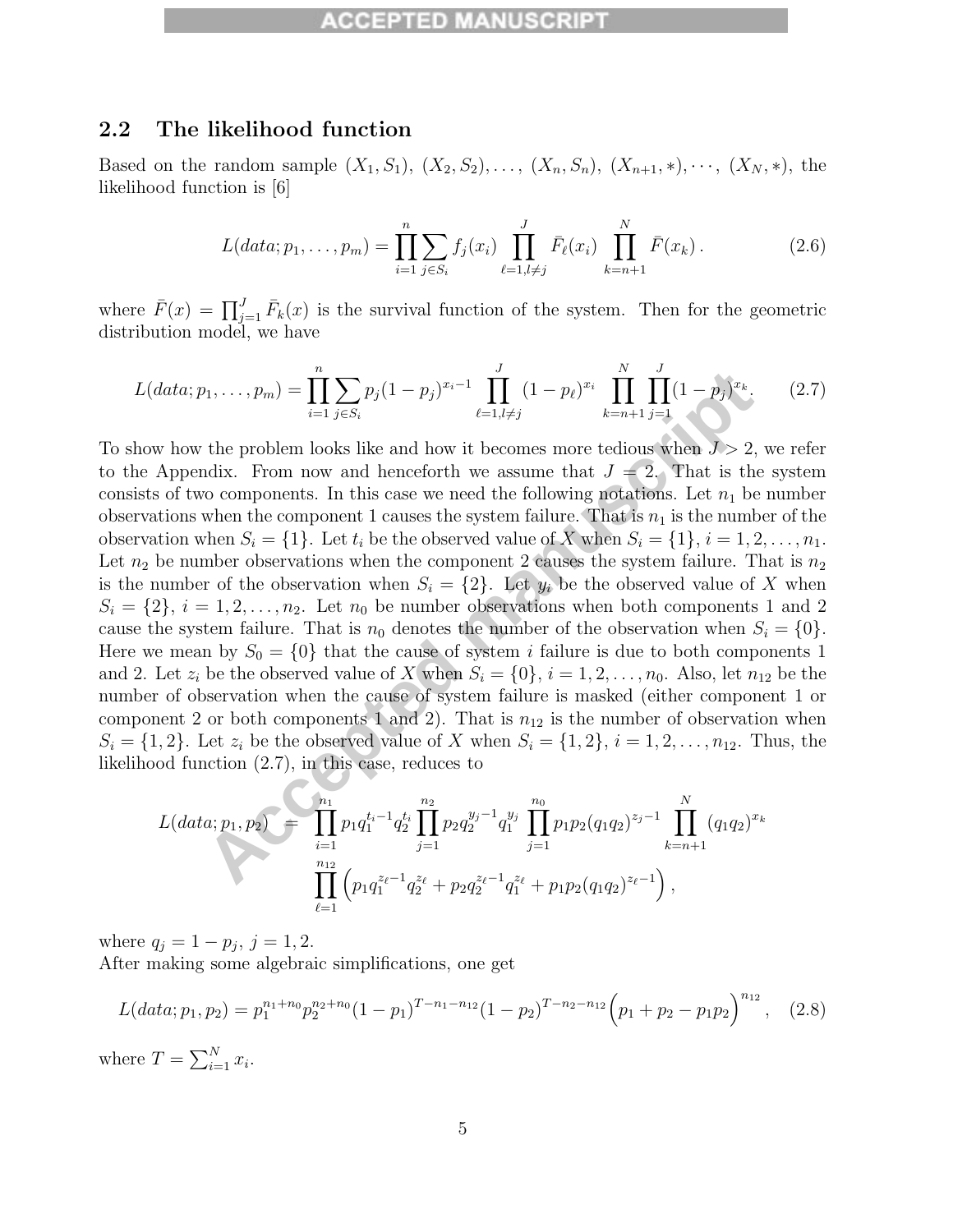## **3 Bayes analysis**

In this section we present and illustrate the methodology for obtaining the Bayes estimators for the reliability measures of the individual components in the system previously described. To do that, the following additional assumptions are needed:

#### **Assumptions 2:**

- 2.1 The parameters  $p_1$  and  $p_2$  behave as independent random variables.
- 2.2 The random variable  $p_j$  has Beta prior distribution with known shape and scale parameters  $\alpha_j$  and  $\beta_j$ ,  $j = 1, 2$ . That is, the prior probability density function (pdf) of  $p_j, j = 1, 2$ , takes the following form

$$
g_j(p_j) = \frac{1}{B(\alpha_j, \beta_j)} p_j^{\alpha_j - 1} (1 - p_j)^{\beta_j - 1}, \ 0 < p_j < 1. \tag{3.1}
$$

2.3 The loss incurred when  $p_1$  and  $p_2$  are estimated, respectively, by  $\hat{p}_1$  and  $\hat{p}_2$  is a quadratic. Namely,

$$
l((p_1, p_2), (\hat{p}_1, \hat{p}_2) = k_1(\hat{p}_1 - p_1)^2 + k_2(\hat{p}_2 - p_2)^2, k_1, k_2 > 0.
$$
 (3.2)

The Beta prior distribution is assumed not only to give nicely results but also permits closed forms of the required estimators in terms of Beta functions.

The following corollary can easily be proved by using binomial expansion of  $\left(p_1 + p_2 - p_1\right)$  $p_1 p_2$ <sup>n<sub>12</sub></sup>.

**Corollary 3.1** The likelihood function (2.8) can be written as

$$
p_j, j = 1, 2, \text{ takes the following form}
$$
\n
$$
g_j(p_j) = \frac{1}{B(\alpha_j, \beta_j)} p_j^{\alpha_j - 1} (1 - p_j)^{\beta_j - 1}, 0 < p_j < 1.
$$
\n(3.1)\n
$$
2.3 \text{ The loss incurred when } p_1 \text{ and } p_2 \text{ are estimated, respectively, by } \hat{p}_1 \text{ and } \hat{p}_2 \text{ is a quadratic.}
$$
\nNamely,

\n
$$
l((p_1, p_2), (\hat{p}_1, \hat{p}_2) = k_1(\hat{p}_1 - p_1)^2 + k_2(\hat{p}_2 - p_2)^2, k_1, k_2 > 0. \qquad (3.2)
$$
\nThe Beta prior distribution is assumed not only to give nicely results but also permits closed forms of the required estimators in terms of Beta functions.

\nThe following corollary can easily be proved by using binomial expansion of  $(p_1 + p_2 - p_1 p_2)^{n_{12}}$ .

\n**Corollary 3.1** The likelihood function (2.8) can be written as

\n
$$
L(data; p_1, p_2) = \sum_{i=0}^{n_{12}} \sum_{j=0}^{i} {n_{12} \choose i} {j \choose j} (-1)^{n_{12} - i} p_1^{n_{12} + n_1 + n_0 + j - i} (1 - p_1)^{T - n_1 - n_{12}} \times p_2^{n_{12} + n_2 + n_0 - j} (1 - p_2)^{T - n_2 - n_{12}}. \qquad (3.3)
$$
\nThe following Theorem gives the joint posterior pdf of  $p_1, p_2$ .

\n**Theorem 3.1** Based on the assumptions 2.1 to 2.3, the joint posterior pdf of  $p_1, p_2$  is

The following Theorem gives the joint posterior pdf of  $p_1, p_2$ .

**Theorem 3.1** Based on the assumptions 2.1 to 2.3, the joint posterior pdf of  $p_1, p_2$  is

$$
g(p_1, p_2) = \frac{1}{I_0} \sum_{i=0}^{n_{12}} \sum_{j=0}^{i} \binom{n_{12}}{i} \binom{i}{j} (-1)^{n_{12}-i} \prod_{\ell=1}^{2} p_{\ell}^{a_{\ell}-1} (1-p_{\ell})^{b_{\ell}-1}, \ 0 < p_1, p_2 < 1, \ (3.4)
$$

where  $a_{\ell} = n_{12} + n_0 + n_{\ell} + \alpha_{\ell} - (-1)^{\ell} j - (2 - \ell)i$ ,  $b_{\ell} = T + \beta_{\ell} - n_{\ell} - n_{12}$ ,  $\ell = 1, 2$  and

$$
I_0 = \sum_{i=0}^{n_{12}} \sum_{j=0}^i \binom{n_{12}}{i} \binom{i}{j} (-1)^{n_{12}-i} \prod_{\ell=1}^2 B(a_\ell, b_\ell).
$$
 (3.5)

**Proof.** See the Appendix.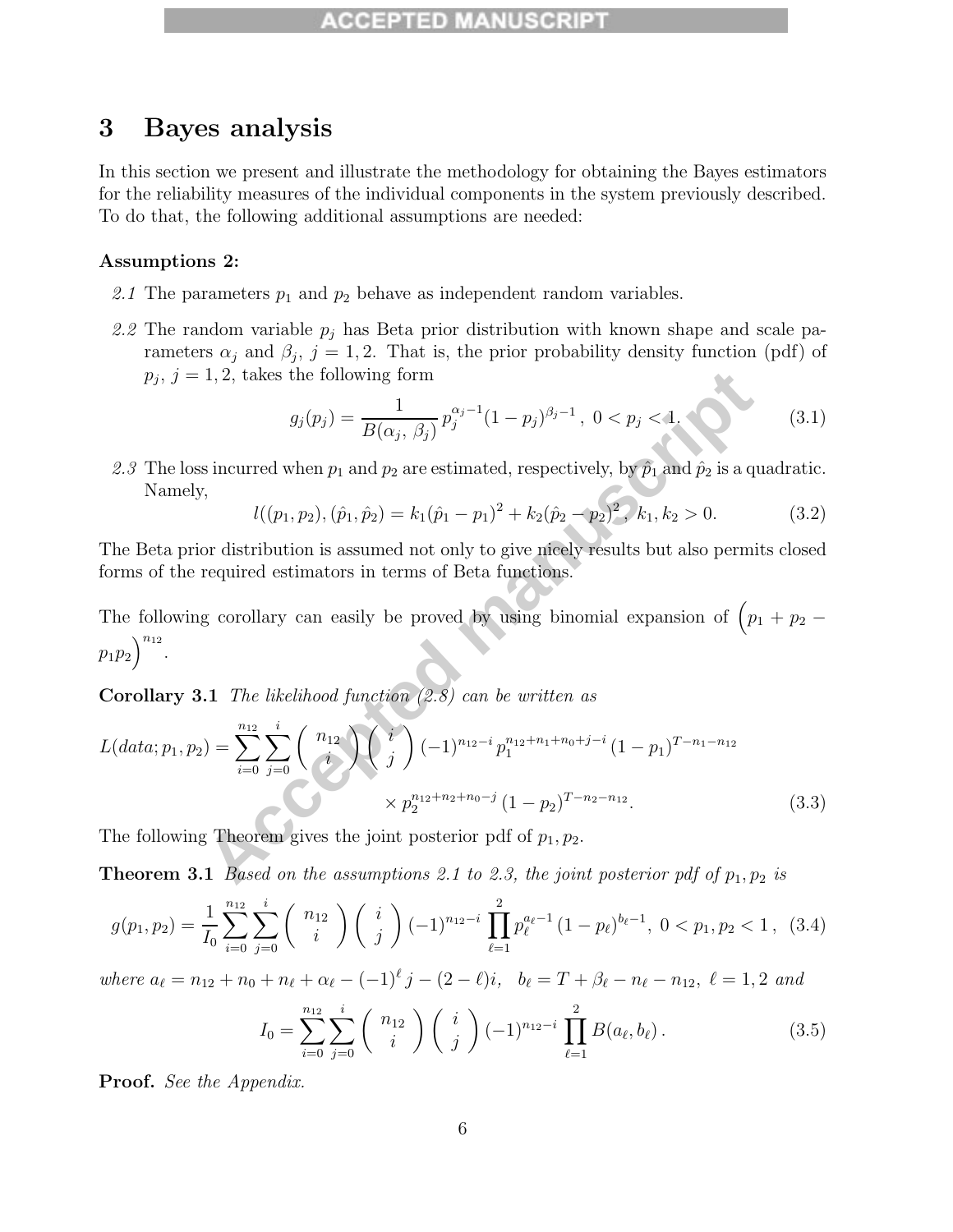#### n di ci d

The following Corollary gives the marginal posterior pdf of  $p_{\ell}, \ell = 1, 2$ .

**Corollary 3.2** The marginal posterior pdf's of  $p_1$  and  $p_2$  are give, respectively, by

$$
g_1(p_1|data) = \frac{1}{I_0} \sum_{i=0}^{n_{12}} \sum_{j=0}^i \binom{n_{12}}{i} \binom{i}{j} (-1)^{n_{12}-i} B(a_2, b_2) p_1^{a_1-1} (1-p_1)^{b_1-1}, \ 0 < p_1 < 1,\tag{3.6}
$$

and

$$
g_2(p_2|data) = \frac{1}{I_0} \sum_{i=0}^{n_{12}} \sum_{j=0}^{i} \binom{n_{12}}{i} \binom{i}{j} (-1)^{n_{12}-i} B(a_1, b_1) p_2^{a_2-1} (1-p_2)^{b_2-1}, \ 0 < p_2 < 1. \tag{3.7}
$$

**Proof.** According to the very well known relation between the joint and marginal pdfs given by

$$
g_{\ell}(p_{\ell}|data) = \int_0^1 g(p_1, p_2|data) \left[\delta_{\ell 1} dp_2 + \delta_{\ell 2} dp_1\right]
$$

where  $\delta_{ij} = 1$  if  $i = j$  and 0 otherwise, one can deduce  $g_{\ell}(p_{\ell}|data)$  as given in the above relations after making very simple calculations, which completes the proof.  $\Box$ 

The following Corollary presents the marginal posterior moments of  $p_{\ell}$ , say  $\mu_{\ell}^{(m)}$ ,  $\ell = 1, 2$ and  $m = 1, 2, ...$ 

**Corollary 3.3** The following statements are fulfilled for all  $m = 1, 2, ...$ 

$$
\mu_{\ell}^{(m)} = \frac{J_{\ell}^{(m)}}{I_0},\tag{3.8}
$$

where

trding to the very well known relation between the joint and marginal pdfs given

\n
$$
g_{\ell}(p_{\ell}|data) = \int_{0}^{1} g(p_1, p_2|data) \left[ \delta_{\ell 1} dp_2 + \delta_{\ell 2} dp_1 \right]
$$
\n1 if  $i = j$  and 0 otherwise, one can deduce  $g_{\ell}(p_{\ell}|data)$  as given in the above r making very simple calculations, which completes the proof.

\n13 The following statements are fulfilled for all  $m = 1, 2, \ldots$ 

\n23 The following statements are fulfilled for all  $m = 1, 2, \ldots$ 

\n
$$
\mu_{\ell}^{(m)} = \frac{J_{\ell}^{(m)}}{I_0}, \qquad (3.8)
$$
\n34. The following statements are fulfilled for all  $m = 1, 2, \ldots$ 

\n
$$
J_{\ell}^{(m)} = \sum_{i=0}^{n_{12}} \sum_{j=0}^{i} {n_1 \choose i} {i \choose j} (-1)^{n_{12}-i} \prod_{k=1}^{2} B(a_k + m\delta_{k\ell}, b_k).
$$
\n35. The Appendix:

\n18. The Appendix:

\n19. The *Appendix*.

\n20. The *appendix*.

\n21. The *group of assumptions 1 and 2:*

\n32. The *group of assumptions 1 and 2:*

\n43. The *group of assumptions 2 and 3.*

\n54. The *group of assumptions 3 and 4.*

\n65. The *group of assumptions 1 and 2:*

\n76. The *group of assumptions 2 and 3.*

\n87. The *group of assumptions 3 and 4.*

\n98. The *group of assumptions 4 and 5.*

\n109. The *group of assumptions 5.*

\n11. The *group of assumptions* is given in the above *group of a.*

\n12. The *group of a.*

\n13. The *group of a.*

\n14. The *group of a.*

\n15. The *group of a.*

\n16. The *group of a.*

\n17

#### **Proof.** See the Appendix.

Now we are ready to introduce a Theorem which gives the Bayes estimators for  $p_{\ell} = \lambda_{\ell}(x)$ ,  $\ell = 1, 2.$ 

**Theorem 3.2** Under the group of assumptions 1 and 2:

1. The Bayes estimator for  $p_{\ell}$ ,  $\ell = 1, 2$ , is

$$
\hat{p}_{\ell} = \frac{J_{\ell}^{(1)}}{I_0} \,. \tag{3.10}
$$

2. The minimum posterior risk associated with  $\hat{p}_{\ell}$ , say  $R_{\hat{p}_{\ell}}$ , is

$$
R_{\hat{p}_{\ell}} = \frac{J_{\ell}^{(2)}}{I_0} - \left(\frac{J_{\ell}^{(1)}}{I_0}\right)^2.
$$
 (3.11)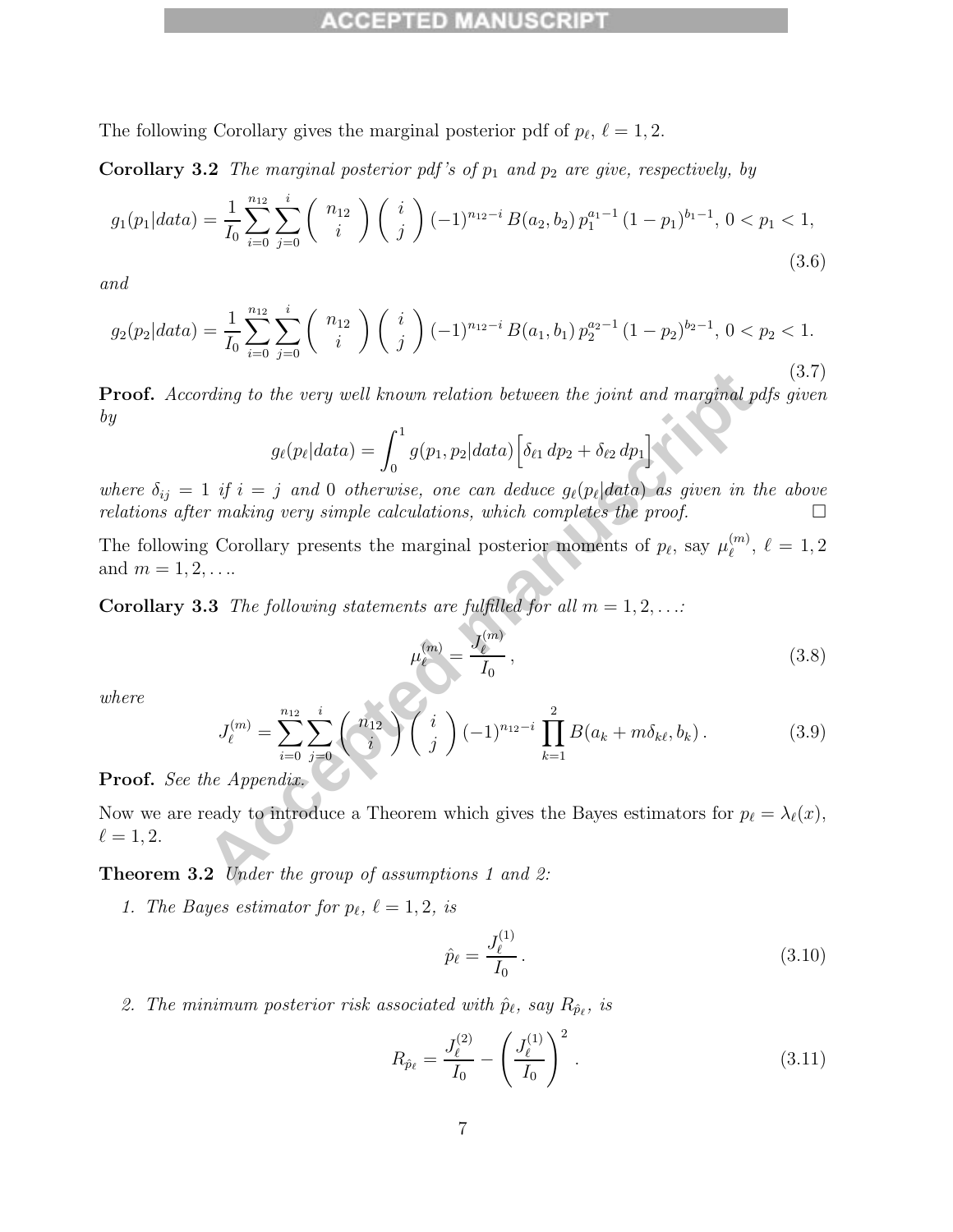**Proof.** See the Appendix.

**Theorem 3.3** Under the group of assumptions 1 and 2:

1. The Bayes estimator for the reliability function  $\bar{F}_{\ell}(x_0)$ ,  $\ell = 1, 2$  is

$$
\widehat{\overline{F}}_{\ell}(x_0) = \frac{K_{\ell}^{(1)}}{I_0}.
$$
\n(3.12)

2. The minimum posterior risk associated with  $\hat{F}_{\ell}(x_0)$ , say  $R_{\hat{F}_{\ell}}$ , is

$$
R_{\hat{F}_{\ell}} = \frac{K_{\ell}^{(2)}}{I_0} - \left(\frac{K_{\ell}^{(1)}}{I_0}\right)^2.
$$
\n(3.13)

where for  $\ell = 1, 2,$  and  $m = 1, 2, \ldots$ 

$$
K_{\ell}^{(m)} = \sum_{i=0}^{n_{12}} \sum_{j=0}^{i} \binom{n_{12}}{i} \binom{i}{j} (-1)^{n_{12}-i} \prod_{k=1}^{2} B(a_k, b_k + x_0 \delta_{k\ell}). \tag{3.14}
$$

**Proof.** See the Appendix.

The following Theorem presents the Bayes estimators of the failure rates of the system components,  $r_{\ell}(x_0)$ ,  $\ell = 1, 2$ .

**Theorem 3.4** Under the previous assumptions:

1. The Bayes estimator for  $r_{\ell}(x_0)$ ,  $\ell = 1, 2$ , is

$$
R_{\hat{F}_{\ell}} = \frac{R_{\ell}}{I_0} - \left(\frac{R_{\ell}}{I_0}\right)
$$
\n
$$
for \ell = 1, 2, and \, m = 1, 2, ...
$$
\n
$$
K_{\ell}^{(m)} = \sum_{i=0}^{n_{12}} \sum_{j=0}^{i} {n_{12} \choose i} {i \choose j} (-1)^{n_{12}-i} \prod_{k=1}^{2} B(a_k, b_k + x_0 \delta_{k\ell}). \tag{3.14}
$$
\n
$$
See \, the \, Appendix.
$$
\n
$$
See \, the \, Appendix.
$$
\n
$$
r_{\ell}(x_0), \, \ell = 1, 2.
$$
\n
$$
rem \, 3.4 \, Under \, the \, previous \, assumptions:
$$
\n
$$
The \, Bayes \, estimators \, for \, r_{\ell}(x_0), \, \ell = 1, 2, \, is
$$
\n
$$
\hat{r}_{\ell}(x_0) = \frac{1}{I_0} \sum_{i=0}^{n_{12}} \sum_{j=0}^{i} {n_{12} \choose i} {j \choose j} (-1)^{n_{12}-i} \left[ \psi(a_{\ell} + b_{\ell}) - \psi(b_{\ell}) \right] \prod_{k=1}^{2} B(a_k, b_k), \, (3.15)
$$
\n
$$
The \, minimum \, posterior \, risk \, associated \, with \, \hat{r}_{\ell}(x_0) \, is
$$
\n
$$
R_{\hat{r}_{\ell}} = \frac{1}{I_0} \sum_{i=0}^{n_{12}} \sum_{j=0}^{i} {n_{12} \choose i} {i \choose j} (-1)^{n_{12}-i} \prod_{k=1}^{2} B(a_k, b_k)
$$

2. The minimum posterior risk associated with  $\hat{r}_{\ell}(x_0)$  is

$$
R_{\hat{r}_{\ell}} = \frac{1}{I_0} \sum_{i=0}^{n_{12}} \sum_{j=0}^{i} {n_{12} \choose i} {i \choose j} (-1)^{n_{12}-i} \prod_{k=1}^{2} B(a_k, b_k)
$$
  
 
$$
\times \left\{ \left[ \psi(b_{\ell}) - \psi(a_{\ell} + b_{\ell}) \right]^2 + \psi'(b_{\ell}) - \psi'(a_{\ell} + b_{\ell}) \right\}
$$
  
 
$$
- \left\{ \frac{1}{I_0} \sum_{i=0}^{n_{12}} \sum_{j=0}^{i} {n_{12} \choose i} {i \choose j} (-1)^{n_{12}-i} \left[ \psi(b_{\ell}) - \psi(a_{\ell} + b_{\ell}) \right] \prod_{k=1}^{2} B(a_k, b_k) \right\}^2,
$$
 (3.16)

where  $\psi(z)$  and  $\psi'(z)$  are diagamma and polygamma functions defined, respectively, as  $\psi(z) = \frac{d \ln \Gamma(z)}{dz} = \frac{\Gamma'(z)}{\Gamma(z)}$  and  $\psi'(z) = \frac{d\psi(z)}{dz}$ . **Proof.** See the Appendix.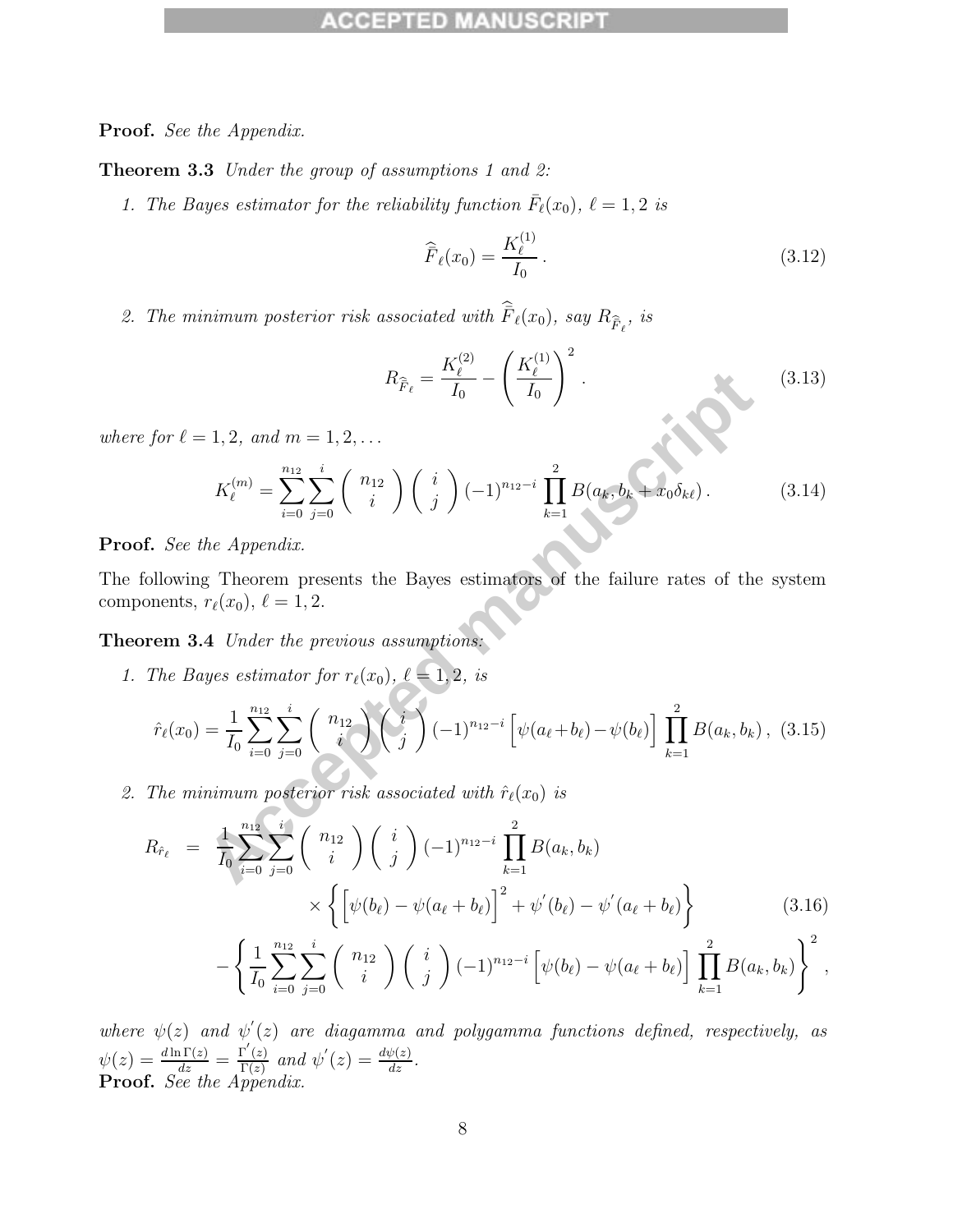**Theorem 3.5** Under the groups of assumptions 1, 2:

1. The Bayes estimator for  $M_{\ell}$ ,  $\ell = 1, 2$ , is

$$
\hat{M}_{\ell} = \frac{1}{I_0} \sum_{i=0}^{n_{12}} \sum_{j=0}^{i} \binom{n_{12}}{i} \binom{i}{j} (-1)^{n_{12}-i} \prod_{k=1}^{2} B(a_k - \delta_{\ell k}, b_k), \quad (3.17)
$$

2. The minimum posterior risk associated with  $M_{\ell}$ ,  $\ell = 1, 2$ , is

$$
R_{\hat{M}_{\ell}} = \frac{1}{I_0} \sum_{i=0}^{n_{12}} \sum_{j=0}^{i} {n_{12} \choose i} {i \choose j} (-1)^{n_{12}-i} \prod_{k=1}^{2} B(a_k - 2\delta_{\ell k}, b_k)
$$
  
\n
$$
- \left\{ \frac{1}{I_0} \sum_{i=0}^{n_{12}} \sum_{j=0}^{i} {n_{12} \choose i} {i \choose j} (-1)^{n_{12}-i} \prod_{k=1}^{2} B(a_k - \delta_{\ell k}, b_k) \right\}^2.
$$
(3.18)  
\ne proof of this theorem is similar to the proof of Theorem 3.2.  
\nfollows we derive the two sided Bayesian probability intervals for the unknown  
\np<sub>1</sub> and p<sub>2</sub>  
\n**Bayesian probability intervals:** Once the posterior probability density func-  
\na) of the unknown parameter  $\theta$  is derived, the 100(1 -  $\alpha$ )% two-sided Bayesian  
\ninterval, shortly denoted by 100(1 -  $\alpha$ )% TBPI,  $(u, v)$  can be derived by solving  
\ng two equations, with respect to u and v [see Martz and Waller [11]]:  
\n
$$
\frac{\alpha}{2} = \int_0^u g(\theta|data) d\theta,
$$
(3.19)  
\n
$$
\frac{\alpha}{2} = \int_v^u g(\theta|data) d\theta,
$$
(3.20)  
\nfrom (3,6) into (3.19) and (3.20), the 100(1 -  $\alpha$ )% TBPI of p<sub>1</sub>, say (u<sub>1</sub>, v<sub>1</sub>) can  
\nby solving the following equations with respect to u<sub>1</sub> and v<sub>1</sub>:  
\n
$$
\frac{\alpha}{2} = \frac{1}{\sqrt{\sum_{i=1}^{n_{12}} \sum_{i=1}^{i} {n_{12}} \binom{i}{i}} {i \binom{n_{12}-i}{n_{12}} \binom{i}{n_{12}}}
$$
(1)  $\frac{\binom{n_{12}-i}{n_{12}} \binom{i}{n_{12}}}{\binom{i}{n_{12}} \binom{i}{n_{12}}}$ (2.31)

**Proof.** The proof of this theorem is similar to the proof of Theorem 3.2.

In what follows we derive the two sided Bayesian probability intervals for the unknown parameters  $p_1$  and  $p_2$ 

**Two sided Bayesian probability intervals:** Once the posterior probability density function  $g(\theta|data)$  of the unknown parameter  $\theta$  is derived, the 100(1 –  $\alpha$ )% two-sided Bayesian probability interval, shortly denoted by  $100(1-\alpha)\%$ TBPI,  $(u, v)$  can be derived by solving the following two equations, with respect to  $u$  and  $v$  [see Martz and Waller [11]]:

$$
\frac{\alpha}{2} \leq \int_0^u g(\theta|data) d\theta,
$$
\n(3.19)

$$
\frac{\alpha}{2} = \int_{v} g(\theta|data) d\theta, \qquad (3.20)
$$

Substituting from (3.6) into (3.19) and (3.20), the  $100(1 - \alpha)\%$  TBPI of  $p_1$ , say  $(u_1, v_1)$  can be obtained by solving the following equations with respect to  $u_1$  and  $v_1$ :

$$
\frac{\alpha}{2} = \frac{1}{I_0} \sum_{i=0}^{n_{12}} \sum_{j=0}^{i} \binom{n_{12}}{i} \binom{i}{j} (-1)^{n_{12}-i} B_{u_1}(a_1, b_1) B(a_2, b_2), \quad (3.21)
$$

$$
1 - \frac{\alpha}{2} = \frac{1}{I_0} \sum_{i=0}^{n_{12}} \sum_{j=0}^{i} \binom{n_{12}}{i} \binom{i}{j} (-1)^{n_{12}-i} B_{v_1}(a_1, b_1) B(a_2, b_2), \quad (3.22)
$$

Here  $B_x(a, b)$  is the incomplete beta function defined by  $B_x(a, b) = \int_0^x w^{a-1}(1-w)^{b-1}dw$ .

Equations (3.21) and (3.22) do not yield explicit solutions for  $u_1$  and  $v_1$  and have to be solved numerically to obtain  $(u_1, v_1)$ .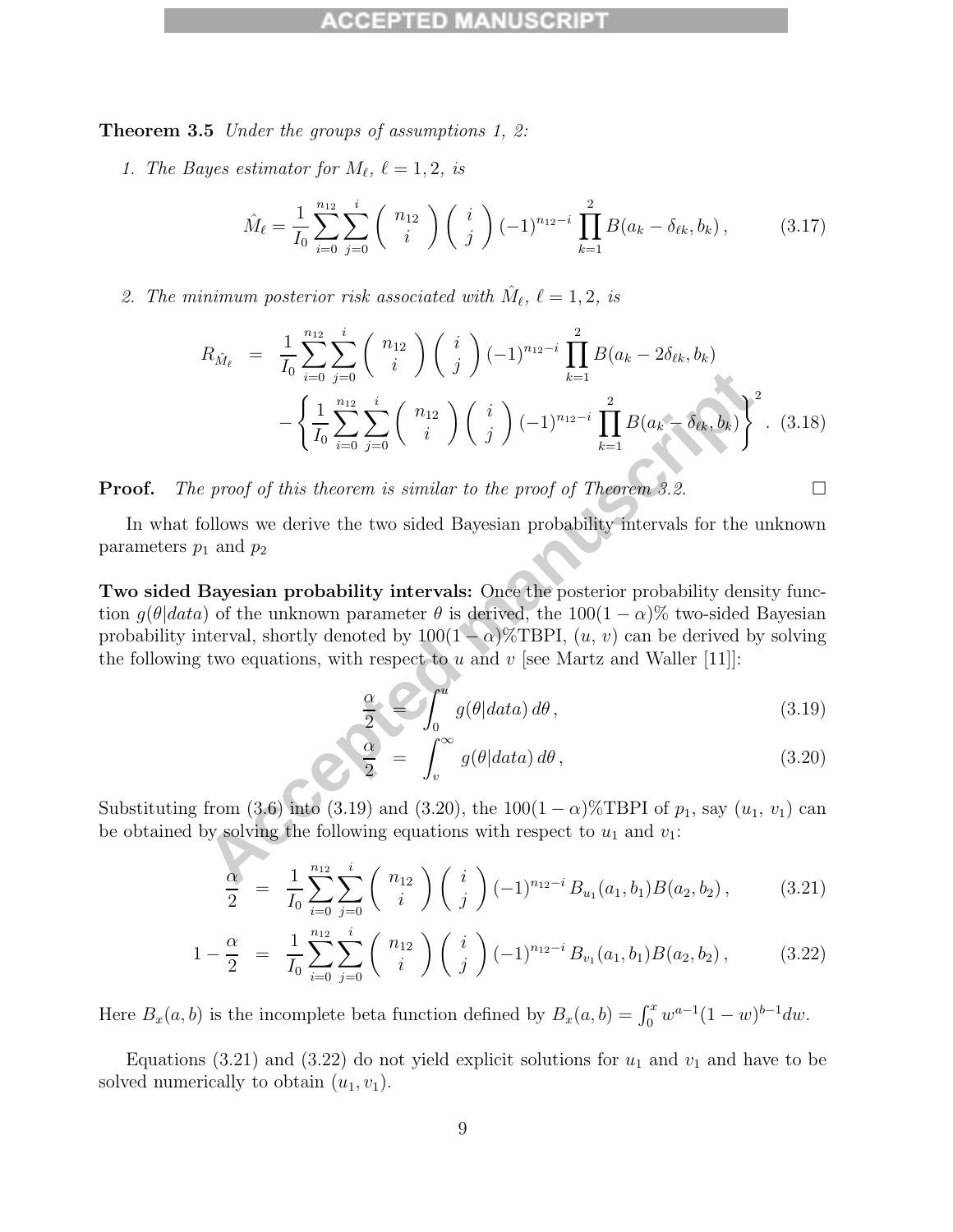Similarly, from (3.7) and (3.19) and (3.20), one can get the  $100(1-\alpha)\%$ TBPI of  $p_2$ , say  $(u_2, v_2)$  by solving the following equations with respect to  $u_2$  and  $v_2$ .

$$
\frac{\alpha}{2} = \frac{1}{I_0} \sum_{i=0}^{n_{12}} \sum_{j=0}^{i} \binom{n_{12}}{i} \binom{i}{j} (-1)^{n_{12}-i} B(a_1, b_1) B_{u_2}(a_2, b_2), \quad (3.23)
$$

$$
1 - \frac{\alpha}{2} = \frac{1}{I_0} \sum_{i=0}^{n_{12}} \sum_{j=0}^{i} \binom{n_{12}}{i} \binom{i}{j} (-1)^{n_{12}-i} B(a_1, b_1) B_{v_2}(a_2, b_2), \quad (3.24)
$$

Also we can derive the  $100(1 - \alpha)$ %TBPI of the rest of the reliability measures of the individual components by firstly deriving the posterior probability density function of the reliability measure, using transformation method and the probability density function of  $p_1$  or  $p_2$ , then solving the equations derived by gathering the probability density function obtained with the relations (3.19) and (3.20).

## **4 Simulation study**

example the equal to state the probability density function is obviog the equations derived by gathering the probability density function is the relations (3.19) and (3.20).<br> **Acception Study**<br>
In the relations (3.19) and In this section we present two numerical examples to illustrate the theoretical results obtained in the previous sections. It is assumed in these examples that there exists a series system with two independent components, where  $f_j(x) = p_j(1-p_j)^{x-1}$ ,  $j = 1, 2$  and  $p_1 = 0.1$ and  $p_2 = 0.12$ . For each system we generate a pair of random variables  $X_1$  and  $X_2$  from  $f_1$ and  $f_2$ , respectively. Then we calculate  $X = min(X_1, X_2)$  and record the index of the minimum if it is available. This step is repeated n times to simulate a random sample  $(X_1, S_1)$ ,  $(X_2, S_2), \cdots, (X_n, S_n)$  with size n from the underlying system. Note that  $X_i$  and  $S_i$  represent random successive trails of system i before the first failure and the set contains the index of component causes its failure, respectively. In the case of masking data we randomly masking about 50% of the observations. The parameters  $p_1$  and  $p_2$  behave as random variables with beta prior distributions with parameters (7.22, 48.33) and (2.85, 25.89), respectively. The values of the parameters of the prior distributions are determined by following the technique given in Martz and Waller [11].

**Example 4.1** In this example, we generate a random sample with size  $N = n = 15$  from the underlying model. Table 1 shows the data generated. Then this data is used to calculate: (i) the point estimates of  $p_1$  and  $p_2$ , (ii) the percentage errors associated with the point estimates obtained, *(iii)*  $95\%$  TBPI for each parameter, when the parameters have beta and noninformative prior distributions. Also, the prior and posterior probability density functions of the parameters  $p_1$  and  $p_2$  are plotted when the prior density functions are beta. Figures 1 and 2 show these functions for  $p_1$  and  $p_2$ , respectively.

Note that the percentage error associated with the point estimate of w, say  $PE_{\hat{w}}$ , is given by the following formula:

$$
PE_{\hat{w}} = \frac{|\text{exact value of } w - \text{estimated value of } w|}{\text{exact value of } w} \times 100\%
$$
 (4.1)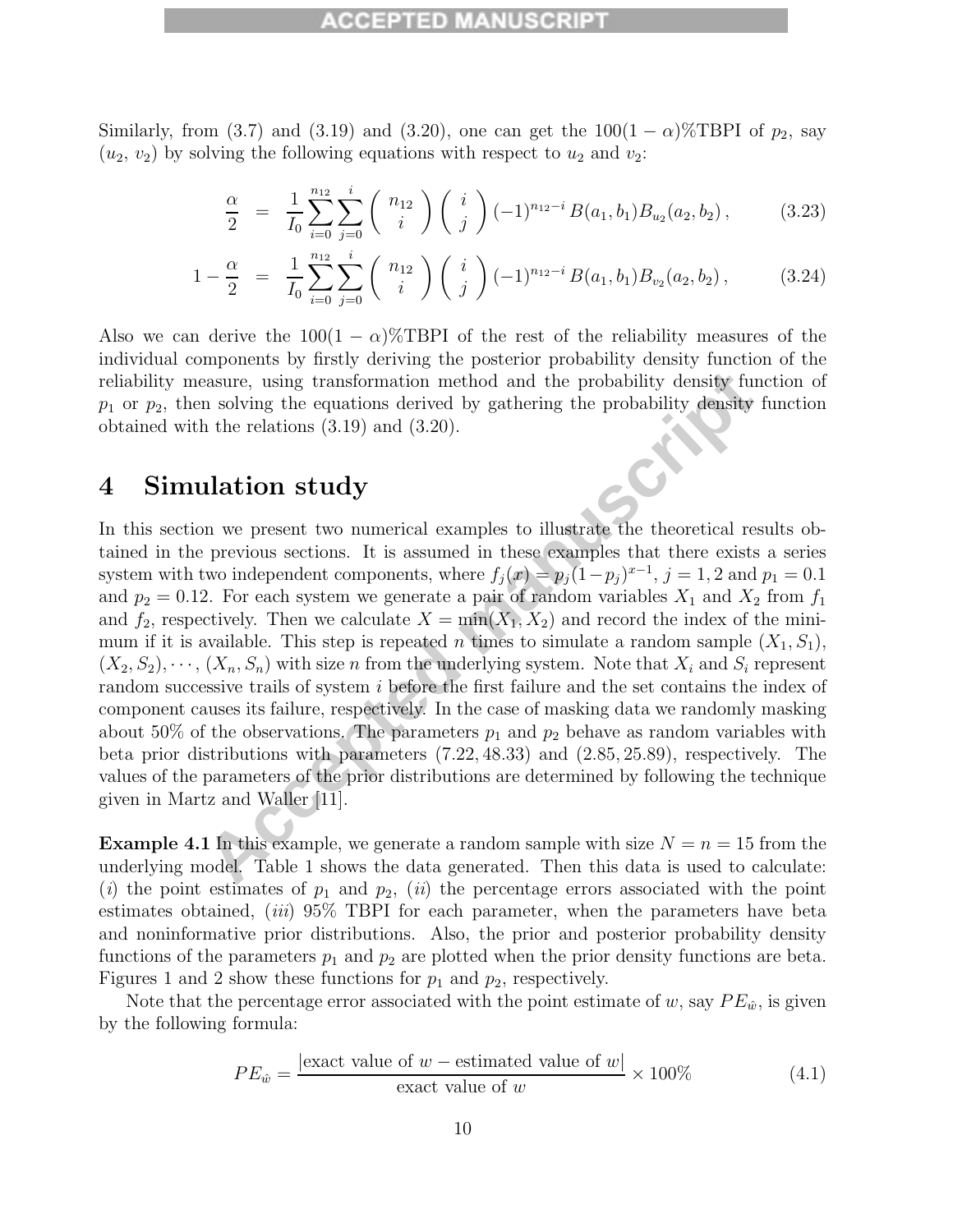#### 8 I 3 B

Table 2 gives the the point estimates of  $p_1$ ,  $p_2$ ,  $PE_{\hat{p}_1}$ ,  $PE_{\hat{p}_2}$ , and 95% TBPI for  $p_1$  and  $p_2$ .

|               |       | $\overline{\text{No}}$ masking | General masking |        |       | $\overline{\text{No}}$ masking | General masking        |
|---------------|-------|--------------------------------|-----------------|--------|-------|--------------------------------|------------------------|
| ٠<br>$\imath$ | $t_i$ |                                |                 | i      | $t_i$ |                                |                        |
|               | 5     |                                | 2               | 9      |       |                                | റ                      |
| റ<br>∠        | ⇁     |                                |                 | $10\,$ | റ     |                                |                        |
| 3             | റ     | റ                              |                 | 11     |       |                                |                        |
| 4             | −     |                                |                 | 12     |       |                                |                        |
| 5             |       | $\Omega$                       | $ 2\rangle$     | 13     | 8     |                                | $\left(2\right)$       |
| 6             | ച     |                                |                 | 14     | 12    |                                | $\left 2\right\rangle$ |
|               | 4     |                                |                 | 15     | 12    |                                |                        |
| 8             | റ     |                                |                 |        |       |                                |                        |

Table 1. The simulated data for example 1.

Note in table 1 that i denotes to the system number,  $t_i$  denotes to the number of successive trails of system i before its first failure, and  $S_i$  denotes the set of components that may cause the system i to fail. Further,  $S_i = \{0\}$  means that the system i fails due to both components 1 and 2.

Table 2. Point estimates, PE and 95% TBPI for  $p_1$  and  $p_2$ .

| $\overline{7}$                                                  | 4                                                                                                                                                                                                                                                                                         |           | $\{2\}$     |                                     | ${2}$           | 15 | 12 | ${1}$          |       | $\{1,2\}$                                                                                                                                                           |  |  |
|-----------------------------------------------------------------|-------------------------------------------------------------------------------------------------------------------------------------------------------------------------------------------------------------------------------------------------------------------------------------------|-----------|-------------|-------------------------------------|-----------------|----|----|----------------|-------|---------------------------------------------------------------------------------------------------------------------------------------------------------------------|--|--|
| 8                                                               | $\overline{2}$                                                                                                                                                                                                                                                                            |           | $\{2\}$     |                                     | 2 <sup>1</sup>  |    |    |                |       |                                                                                                                                                                     |  |  |
|                                                                 | in table 1 that i denotes to the system number, $t_i$ denotes to the number of succe<br>s of system i before its first failure, and $S_i$ denotes the set of components that may<br>ystem <i>i</i> to fail. Further, $S_i = \{0\}$ means that the system <i>i</i> fails due to both compo |           |             |                                     |                 |    |    |                |       |                                                                                                                                                                     |  |  |
|                                                                 | 12.                                                                                                                                                                                                                                                                                       |           |             |                                     |                 |    |    |                |       |                                                                                                                                                                     |  |  |
| Table 2. Point estimates, PE and 95% TBPI for $p_1$ and $p_2$ . |                                                                                                                                                                                                                                                                                           |           |             |                                     |                 |    |    |                |       |                                                                                                                                                                     |  |  |
|                                                                 |                                                                                                                                                                                                                                                                                           |           | <b>Beta</b> |                                     |                 |    |    | noninformative |       |                                                                                                                                                                     |  |  |
|                                                                 |                                                                                                                                                                                                                                                                                           | Parameter | Estimate    | PЕ                                  | 95% TBPI        |    |    | Estimate       | PE    | 95% TBPI                                                                                                                                                            |  |  |
| No masking                                                      |                                                                                                                                                                                                                                                                                           |           |             |                                     |                 |    |    |                |       |                                                                                                                                                                     |  |  |
| $p_1$                                                           |                                                                                                                                                                                                                                                                                           |           | 0.112       | 12.16                               | (0.101, 0.221)  |    |    | 0.118          | 17.65 | (0.101, 0.221)                                                                                                                                                      |  |  |
|                                                                 | $p_2$                                                                                                                                                                                                                                                                                     |           | 0.123       | 2.66                                | (0.101, 0.221)  |    |    | 0.118          | 1.96  | (0.091, 0.211)                                                                                                                                                      |  |  |
|                                                                 |                                                                                                                                                                                                                                                                                           |           |             |                                     | General masking |    |    |                |       |                                                                                                                                                                     |  |  |
| $p_1$                                                           |                                                                                                                                                                                                                                                                                           |           | 0.074       | 26.27                               | (0.07, 0.231)   |    |    | 0.053          | 47.52 | (0.06, 0.271)                                                                                                                                                       |  |  |
|                                                                 | $p_2$                                                                                                                                                                                                                                                                                     |           | 0.147       | 22.48                               | (0.131, 0.291)  |    |    | 0.171          | 42.83 | (0.131, 0.361)                                                                                                                                                      |  |  |
| ple:                                                            |                                                                                                                                                                                                                                                                                           |           |             | its value when there is no masking. |                 |    |    |                |       | ased on the results shown in table 2, one can conclude that follows, for the cu<br>The percentage error when the there is no masking in the observations is smaller |  |  |

Based on the results shown in table 2, one can conclude that follows, for the current example:

- i. The percentage error when the there is no masking in the observations is smaller than its value when there is no masking.
- ii. The percentage error associated with the point estimate when the prior distribution is beta is smaller that one associated with the point estimate when the prior distribution is noninformative.

Therefore, one may say that: (i) beta prior distributions peforms better than the noninformative ones in the sense of giving point estimates with smaller percentage errors,  $(ii)$  a sample with known cause of system failure gives better estimates, in the same sense, than that obtained when the masking takes place.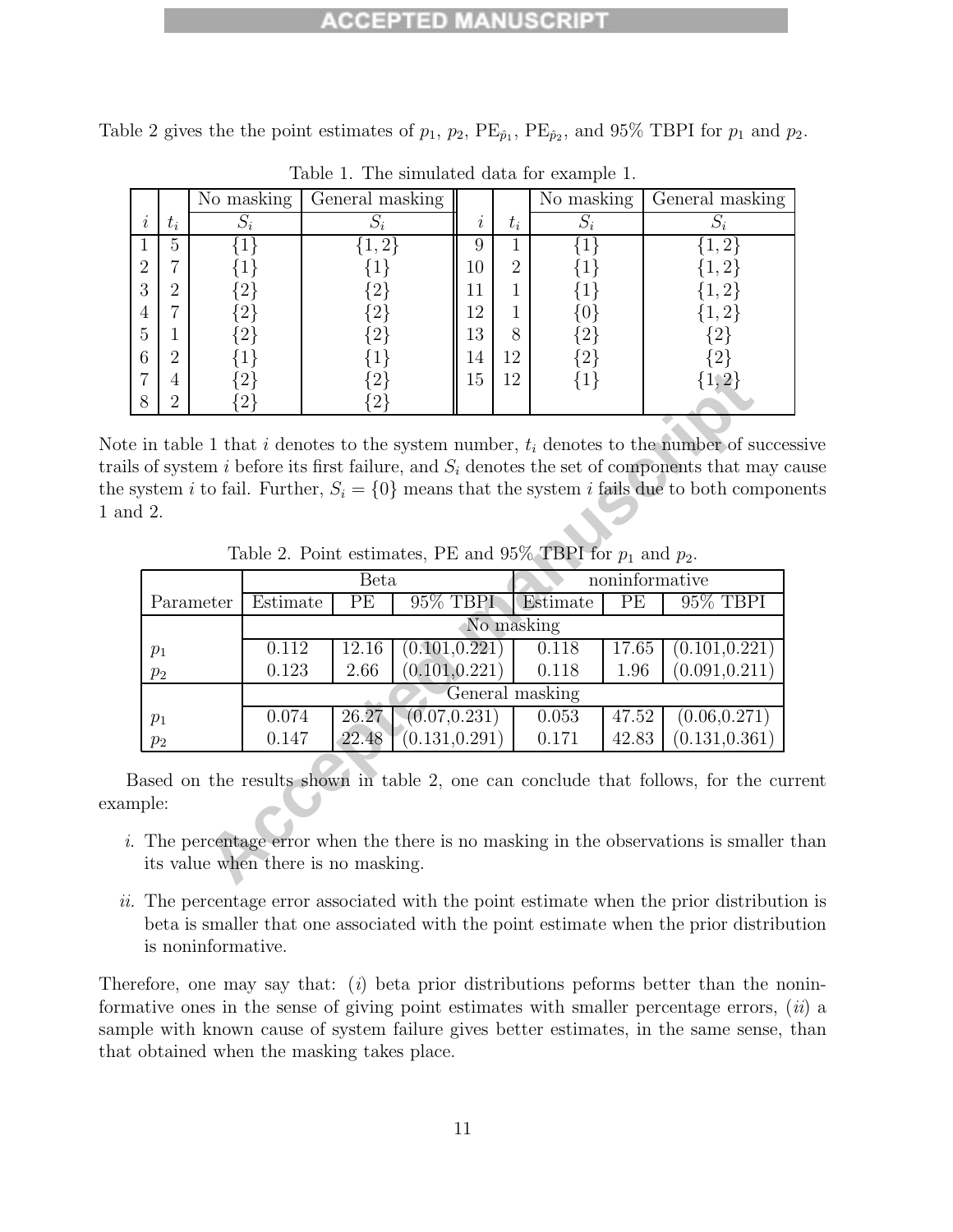

**Example 4.2** In order study the influence of the sample size and the masking level on the accuracy of the point estimates, a large simulation study is carried out according to the following scheme

- 1. Specify the value of sample size  $N = n$ , no censoring.
- 2. Generate a random sample with size n of the system life time,  $(t_1, s_1), \ldots, (t_n, s_n)$ . Then the values of  $n_0$ ,  $n_1$ ,  $n_2$  and  $n_{12}$  are determined.
- 3. Calculate  $\hat{p}_1$ ,  $\hat{p}_2$ .
- 4. Calculate the squared error for each estimate,  $(p_{\ell} \hat{p}_{\ell})^2$ ,  $\ell = 1, 2$ .
- 5. Repeat steps (2-4) 3000 times.
- 6. Calculate the mean squared error, MSE, associated with each estimate of  $p_{\ell}, \ell = 1, 2$ , according to the following relation

$$
\text{MSE}_{\hat{p}_{\ell}} = \frac{\sum_{i=1}^{3000} (p_{\ell} - \hat{p}_{\ell}^{(i)})^2}{3000},
$$

where  $\hat{p}_{\ell}^{(i)}$  is the Bayes estimate of  $p_{\ell}$  using sample number *i*.

- 7. Steps 1-6 are done for  $n = 5, 10, 15, \ldots, 50$ .
- 8. Steps 1-7 are repeated for the following three cases:
	- (a) No masking case, it is assumed in this case that the cause of failure for each system failure is known.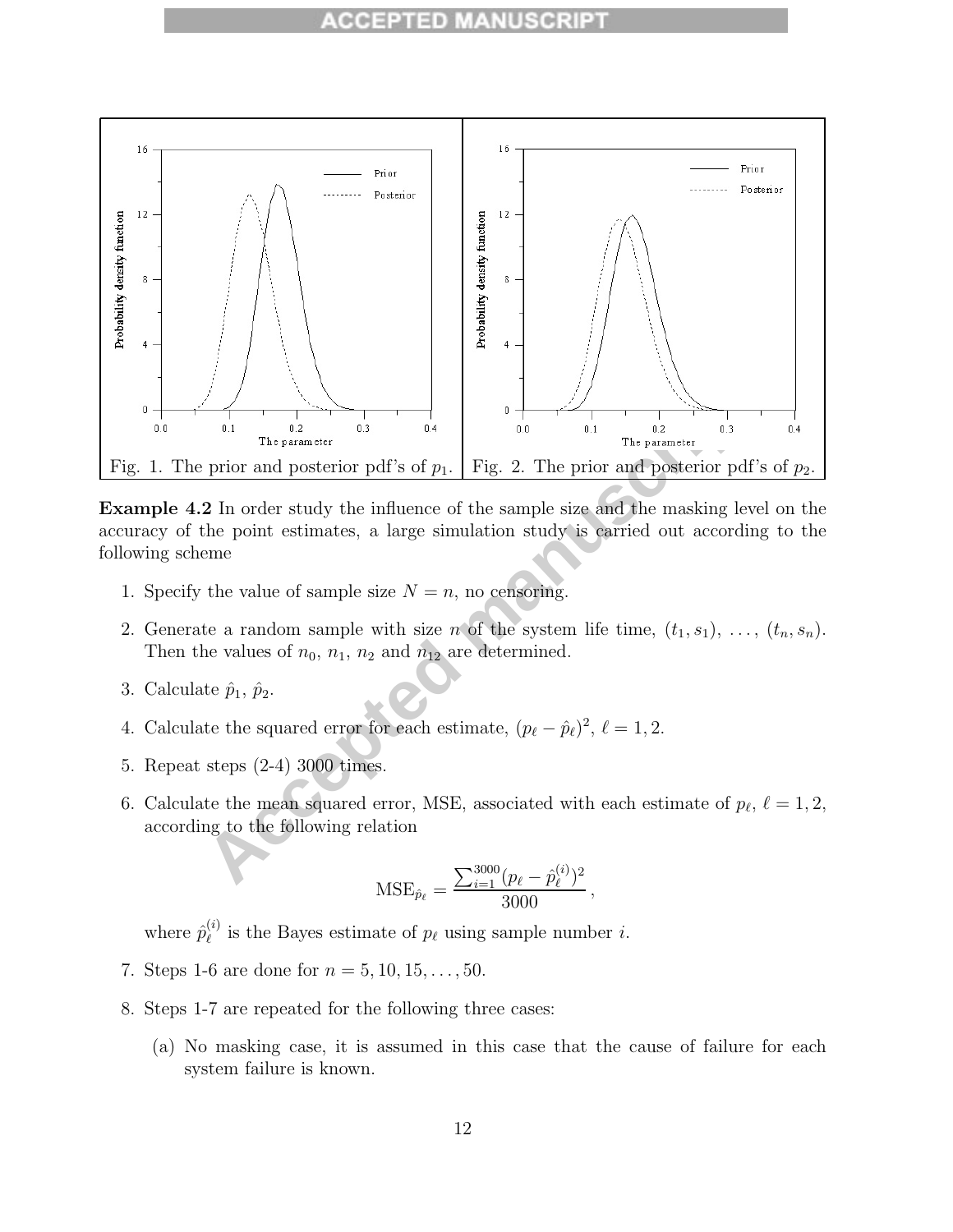- (b) General masking-1 case, in this cases it is assumed that 20% of the observations are masked.
- (c) General masking-2 case, in this cases it is assumed that 50% of the observations are masked.

Table 3 shows the values of the MSEs obtained from all cases proposed.

|                                                                             |                | No masking  |             | General masking-1 | General masking-2 |             |       |  |  |
|-----------------------------------------------------------------------------|----------------|-------------|-------------|-------------------|-------------------|-------------|-------|--|--|
|                                                                             | $\mathbf n$    | $\hat{p}_1$ | $\hat{p}_2$ | $\hat{p}_1$       | $\overline{p}_2$  | $\hat{p}_1$ | $p_2$ |  |  |
|                                                                             | $\overline{5}$ | 7.528       | 9.128       | 8.437             | 9.969             | 8.440       | 10.01 |  |  |
|                                                                             | 10             | 6.026       | 8.472       | 6.787             | 9.792             | 7.307       | 9.904 |  |  |
|                                                                             | 15             | 4.779       | 7.749       | 5.616             | 8.021             | 5.776       | 9.267 |  |  |
|                                                                             | $20\,$         | 4.282       | 6.265       | 5.467             | 7.051             | 5.496       | 8.267 |  |  |
|                                                                             | 25             | 3.620       | 5.845       | 4.263             | 6.364             | 4.805       | 7.468 |  |  |
|                                                                             | $30\,$         | 3.248       | 5.058       | 3.953             | 5.940             | 4.314       | 6.986 |  |  |
|                                                                             | $35\,$         | 3.118       | 4.641       | 3.539             | 4.978             | 4.339       | 6.569 |  |  |
|                                                                             | 40             | 2.745       | 4.393       | 3.178             | 4.732             | 3.801       | 6.499 |  |  |
|                                                                             | 45             | 2.693       | 3.843       | 3.163             | 4.499             | 3.564       | 5.646 |  |  |
|                                                                             | $50\,$         | 2.476       | 3.696       | 3.162             | 4.498             | 3.666       | 5.635 |  |  |
| the results shown in Table 3, one can conclude that:                        |                |             |             |                   |                   |             |       |  |  |
| If MSE decreases with the increasing the sample size.                       |                |             |             |                   |                   |             |       |  |  |
| akes its minimum when for the no masking case at all possible sample si     |                |             |             |                   |                   |             |       |  |  |
| creases with increasing the masking level, for all sample sizes.            |                |             |             |                   |                   |             |       |  |  |
| ${\rm clusion}$                                                             |                |             |             |                   |                   |             |       |  |  |
| resented the Bayes estimators for the reliability measures of the individua |                |             |             |                   |                   |             |       |  |  |
| two-component series system in the presence of masked system life test      |                |             |             |                   |                   |             |       |  |  |
| he problem when the life times of the system components follow geometric    |                |             |             |                   |                   |             |       |  |  |
| h different parameters. We explained how the case when the system cons      |                |             |             |                   |                   |             |       |  |  |
| vo components works. We assumed the non-informative and beta prior          |                |             |             |                   |                   |             |       |  |  |

Table 3. The MSE $\times$ 10<sup>4</sup> associated with estimates of  $p_1$  and  $p_2$ .

According to the results shown in Table 3, one can conclude that:

 $(i)$  Each of MSE decreases with the increasing the sample size.

- $(ii)$  MSE takes its minimum when for the no masking case at all possible sample sizes.
- (*iii*) MSE increases with increasing the masking level, for all sample sizes.

## **5 Conclusion**

This paper presented the Bayes estimators for the reliability measures of the individual components in a two-component series system in the presence of masked system life test data. We studied the problem when the life times of the system components follow geometric distribution with different parameters. We explained how the case when the system consists of more than two components works. We assumed the non-informative and beta prior distributions families of the prior distributions of the unknown parameters. We derived the two sided Bayesian probability intervals of the unknown parameters. We presented numerical simulation studies in order to: (i) explain how the theoretical results obtained can be applied,  $(ii)$  how the masking level and the sample size affect the accuracy of point estimates. We observed that the point estimates become more accurate when the making level is small and the sample size is large. For further research, one can try to use the maximum likelihood and Bayesian approaches, to estimate the unknown parameters and the reliability measures for the systems which consist of more than two components. Also, one can try to solve the same problem when the data are progressively censored.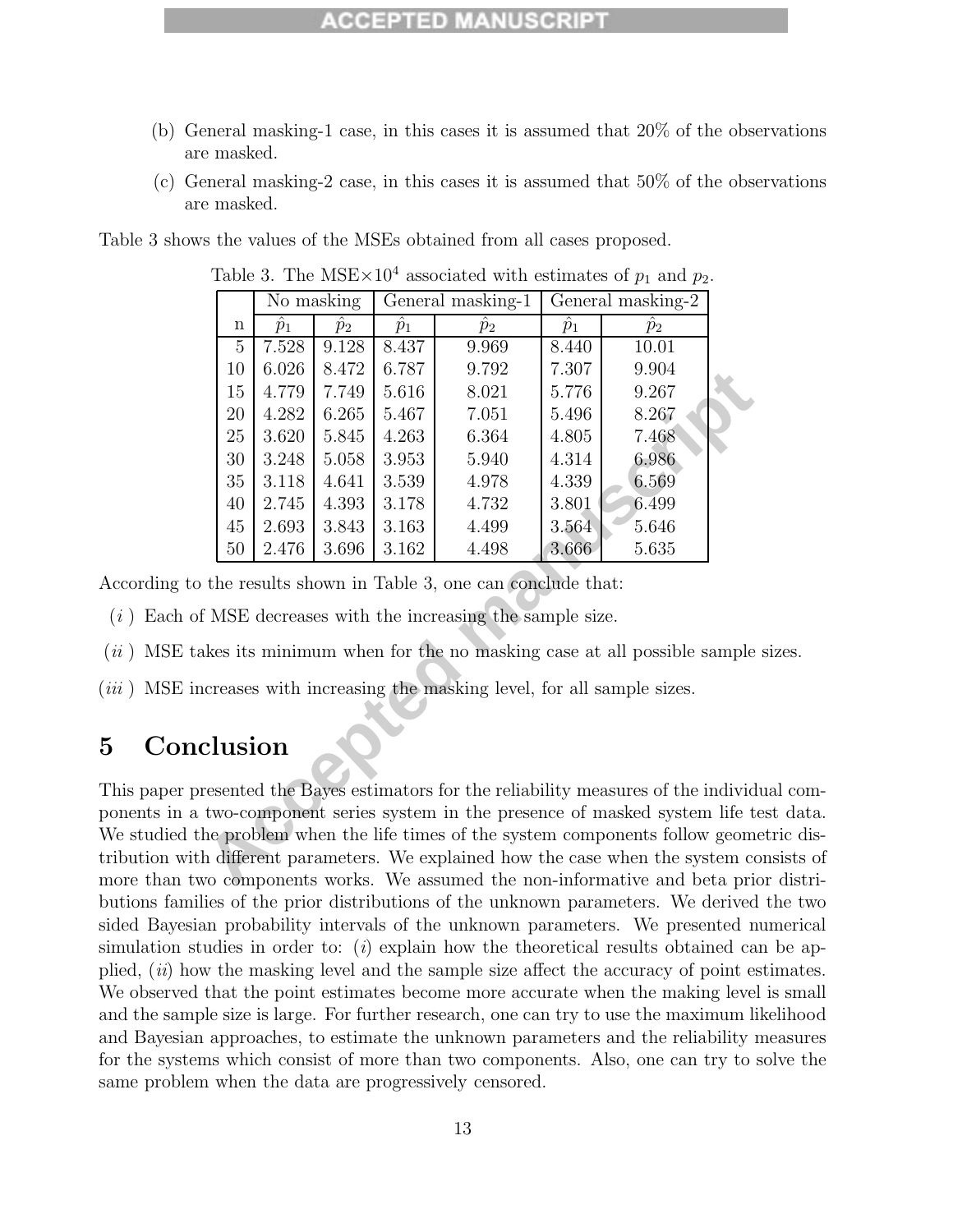## **Appendix**

In this appendix we discuss the extension of the problem from the case when  $J = 2$  to the case when  $J > 2$ . Let us start with the case when  $J = 3$  (the system consists of three components). In this case, we need the following notations. Let  $n_j$  be number observations when the component j,  $j = 1, 2, 3$ , causes the system failure. Let  $t_{j,i}$  be the observed value of X when  $S_i = \{j\}, i = 1, 2, \ldots, n_j$ . Let  $n_{\ell k}$  denote the number observations when either component  $\ell$  or component k causes the system failure (partial masking). That is,  $n_{\ell k}$ denotes the number of the observation when  $S_i = \{l, k\}, \, l \leq k \in \{1, 2, 3\}$  and let  $t_{\ell k,i}$  be the observed value of X in this case,  $i = 1, 2, \dots, n_{\ell k}$ . Let  $n_{123}$  be the number observations when the cause of system failure is completely masked and  $t_{123,i}$  be the observed value of X in this case,  $i = 1, 2, \dots, n_{123}$ . That is,  $n_{123}$  denotes the number of the observation when  $S_i = \{1, 2, 3\}$ . Let  $n_{0\ell k}$  be number observations when both components  $\ell$  and  $k$  cause the system failure and let  $t_{0\ell k,i}$  be the observed value of X in this case,  $i = 1, 2, \dots, n_{0\ell k}$ . That is,  $n_{0\ell k}$  denotes the number of the observation when  $S_i = {\ell, k}_0, \ell < k \in \{1, 2, 3\}$ . Finally, let  $n_{0123}$  denote the number observations when the components 1, 2 and 3 cause the system failure and let  $t_{0123,i}$  be the observed value of X in this case,  $i = 1, 2, \cdots, n_{0123}$ . That is,  $n_{0123}$  denotes the number of the observation when  $S_i = \{1, 2, 3\}_0$ . It is so important to note that there is a difference between  $\{\ell, k\}$  and  $\{\ell, k\}_0$  and between  $\{1, 2, 3\}$  and  $\{1, 2, 3\}_0$ . Based on the above notations, the likelihood function (2.7) takes the following form

n this case, 
$$
i = 1, 2, \dots, n_{123}
$$
. That is,  $n_{123}$  denotes the number of the observation when  $S_i = \{1, 2, 3\}$ . Let  $n_{0\ell k}$  be number observations when both components  $\ell$  and  $k$  cause the system failure and let  $t_{0\ell k,i}$  be the observed value of  $X$  in this case,  $i = 1, 2, \dots, n_{0\ell k}$ . The  $n_{0\ell k}$  denotes the number of the observation when  $S_i = \{\ell, k\}_0, \ell < k \in \{1, 2, 3\}$ . Finally, let  $n_{0123}$  denote the number observations when the components 1, 2 and 3 cause the system failure and let  $t_{0123,i}$  be the observed value of  $X$  in this case,  $i = 1, 2, \dots, n_{0123}$ . That is,  $t_{0123}$  denotes the number of the observation when  $S_i = \{1, 2, 3\}_0$ . It is so important to not that there is a difference between  $\{\ell, k\}$  and  $\{\ell, k\}_0$  and between  $\{1, 2, 3\}$  and  $\{1, 2, 3\}_0$ .  
Based on the above notations, the likelihood function (2.7) takes the following form 
$$
L(data; \mathbf{p}) = \prod_{i=1}^{n_j} \prod_{j=1}^{3} p_j q_j^{t_{j,i-1}} \prod_{\ell=1,\ell\neq j}^{n_j} q_\ell^{t_{\ell k,i}} + p_k q_k^{t_{\ell k,i-1}} \prod_{j=1,j\neq k}^{3} q_j^{t_{\ell k,i}} + p_\ell p_k (q_\ell q_k)^{t_{\ell k,i-1}} \prod_{\ell=1}^{n_{123}} \prod_{\ell=1}^{n_{243}} p_\ell q_\ell^{t_{123,i-1}} + \prod_{1\leq \ell < k\leq 3} p_\ell p_k (q_\ell q_k)^{t_{123,i-1}} \prod_{\ell=1, \ell\neq j} (p_\ell p_k (q_\ell q_k)^{t_{02,i-1}}) \prod_{\ell=1, \ell\neq j} (p_\ell p_k (q_\ell q_k)^{t_{02,i-1}}) \prod_{\ell=1, \ell\neq j} (p_\ell p_k (q_\ell q_k)^{t_{02,i-1}}
$$

where **p** =  $(p_1, p_2, p_3)$ .

To get the Bayes estimates of the parameters  $p_1$ ,  $p_2$  and  $p_2$ , we have to use the binomial expansion to expand the following expressions

$$
\prod_{i=1}^{n_{\ell k}} \prod_{1 \leq \ell < k \leq 3} \left[ p_{\ell} q_{\ell}^{t_{\ell k,i-1}} \prod_{j=1, j \neq \ell}^{3} q_{j}^{t_{\ell k,i}} + p_{k} q_{k}^{t_{\ell k,i-1}} \prod_{j=1, j \neq k}^{3} q_{j}^{t_{\ell k,i}} + p_{\ell} p_{k} (q_{\ell} q_{k})^{t_{\ell k,i-1}} \right]
$$
\n
$$
\prod_{i=1}^{n_{123}} \sum_{j=1}^{3} \left[ p_{j} q_{j}^{t_{123,i-1}} \prod_{\ell=1, \ell \neq j}^{3} q_{\ell}^{t_{123,i}} + \sum_{1 \leq \ell < k \leq 3} p_{\ell} p_{k} (q_{\ell} q_{k})^{t_{123,i-1}} \right]
$$

and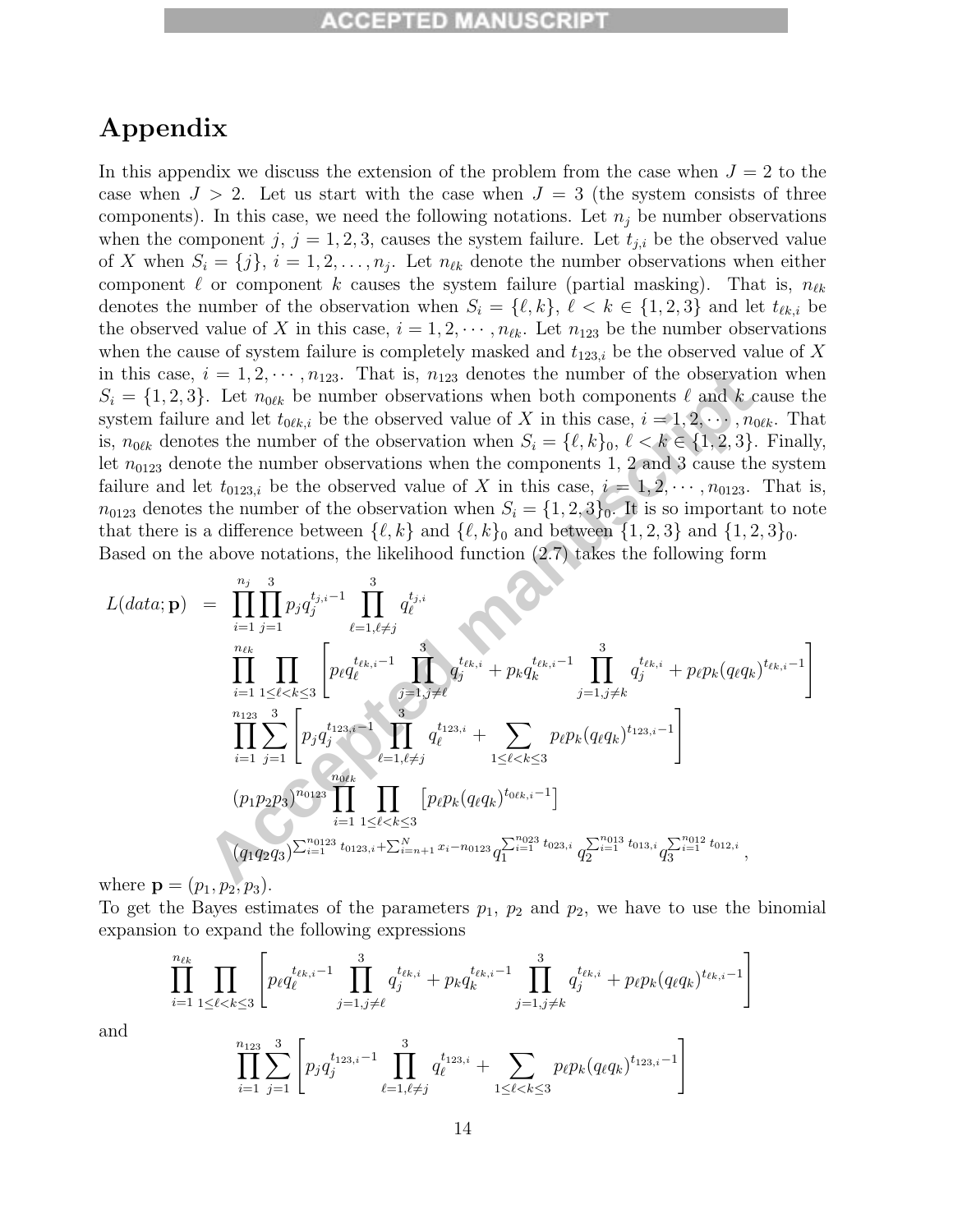#### PTED MA

in terms of  $p_j$ ,  $j = 1, 2, 3$ . Then, we can continue as we did for the case  $J = 2$ . In a similar way we can formulate the problem when  $J > 3$ . Unfortunately, as it seems the problem becomes more complicated for a large J, for this reason we illustrated it when  $J = 2$ .

#### **Proof of Theorem 3.1:**

Based on the assumptions 2.1 and 2.2, the joint prior pdf of  $p_1$  and  $p_2$  becomes

$$
g(p_1, p_2) = \frac{p_1^{\alpha_1 - 1} (1 - p_1)^{\beta_1 - 1} p_2^{\alpha_2 - 1} (1 - p_2)^{\beta_2 - 1}}{B(\alpha_1, \beta_1) B(\alpha_2, \beta_2)}, 0 < p_1, p_2 < 1
$$
\n(5.2)

But the joint posterior pdf of  $p_1, p_2$  is related with their joint prior pdf and the likelihood function according to the following relation, see Martz and Waller [11],

$$
g(p_1, p_2|data) = \frac{g(p_1, p_2)L(data; p_1, p_2)}{\int_0^1 \int_0^1 g(p_1, p_2)L(data; p_1, p_2) dp_1 dp_2}
$$
(5.3)

Substituting from equations  $(3.3)$  and  $(5.2)$  into  $(5.3)$  we get

$$
g(p_1, p_2|data) = \frac{1}{I_0} \sum_{i=0}^{n_{12}} \sum_{j=0}^{i} \binom{n_{12}}{i} \binom{i}{j} (-1)^{n_{12}-i} \prod_{\ell=1}^{2} p_{\ell}^{a_{\ell}-1} (1-p_{\ell})^{b_{\ell}-1}, \ 0 < p_1, p_2 < 1
$$

where

$$
g(p_1, p_2|data) = \frac{g(p_1, p_2)L(data; p_1, p_2)}{\int_0^1 \int_0^1 g(p_1, p_2)L(data; p_1, p_2) dp_1 dp_2}
$$
(5.3)  
from equations (3.3) and (5.2) into (5.3) we get  

$$
a) = \frac{1}{I_0} \sum_{i=0}^{n_{12}} \sum_{j=0}^{i} {n_1 \choose i} {i \choose j} (-1)^{n_{12}-i} \prod_{\ell=1}^{2} p_{\ell}^{a_{\ell}-1} (1-p_{\ell})^{b_{\ell}-1}, 0 < p_1, p_2 < 1
$$

$$
I_0 = \sum_{i=0}^{n_{12}} \sum_{j=0}^{i} {n_1 \choose i} {i \choose j} (-1)^{n_{12}-i} \prod_{\ell=1}^{2} \int_0^1 p_{\ell}^{a_{\ell}-1} (1-p_{\ell})^{b_{\ell}-1} dp_{\ell}
$$
(5.4)
$$
\int_0^1 p_{\ell}^{a_{\ell}-1} (1-p_{\ell})^{b_{\ell}-1} dp_{\ell} = B(a_{\ell}, b_{\ell})
$$
(5.5)  
and (5.5), one get  $I_0$  as given by (3.5) which completes the proof.  
theorem 3.3:  
1 posterior *m*th moment of  $p_{\ell}$  is related with the marginal posterior pdf of  $p_{\ell}$ ,  
triding to the following relation  

$$
\mu_{\ell}^{(m)} = \int_0^1 p_{\ell}^m g_{\ell}(p_{\ell}|data) dp_{\ell}.
$$
(5.6)  
hstituting from (3.6) into (5.6) we have

But

$$
\int_0^1 p_{\ell}^{a_{\ell}-1} (1-p_{\ell})^{b_{\ell}-1} dp_{\ell} = B(a_{\ell}, b_{\ell}) \tag{5.5}
$$

Using (5.4) and (5.5), one get  $I_0$  as given by (3.5) which completes the proof.

#### **Proof of Theorem 3.3:**

The marginal posterior mth moment of  $p_{\ell}$  is related with the marginal posterior pdf of  $p_{\ell}$ ,  $\ell = 1, 2$ , according to the following relation

$$
\mu_{\ell}^{(m)} = \int_0^1 p_{\ell}^m g_{\ell}(p_{\ell}|data) \, dp_{\ell} \,. \tag{5.6}
$$

For  $\ell = 1$ , substituting from (3.6) into (5.6) we have

$$
\mu_1^{(m)} = \frac{1}{I_0} \sum_{i=0}^{n_{12}} \sum_{j=0}^{i} {n_{12} \choose i} {i \choose j} (-1)^{n_{12}-i} B(a_2, b_2) \int_0^1 p^{m+a_1-1} (1-p_1)^{b_1-1} dp_1
$$
  
\n
$$
= \frac{1}{I_0} \sum_{i=0}^{n_{12}} \sum_{j=0}^{i} {n_{12} \choose i} {i \choose j} (-1)^{n_{12}-i} B(a_2, b_2) B(a_1+m, b_1)
$$
  
\n
$$
= \frac{1}{I_0} \sum_{i=0}^{n_{12}} \sum_{j=0}^{i} {n_{12} \choose i} {i \choose j} (-1)^{n_{12}-i} \prod_{k=1}^{2} B(a_k+m\delta_{k1}, b_k)
$$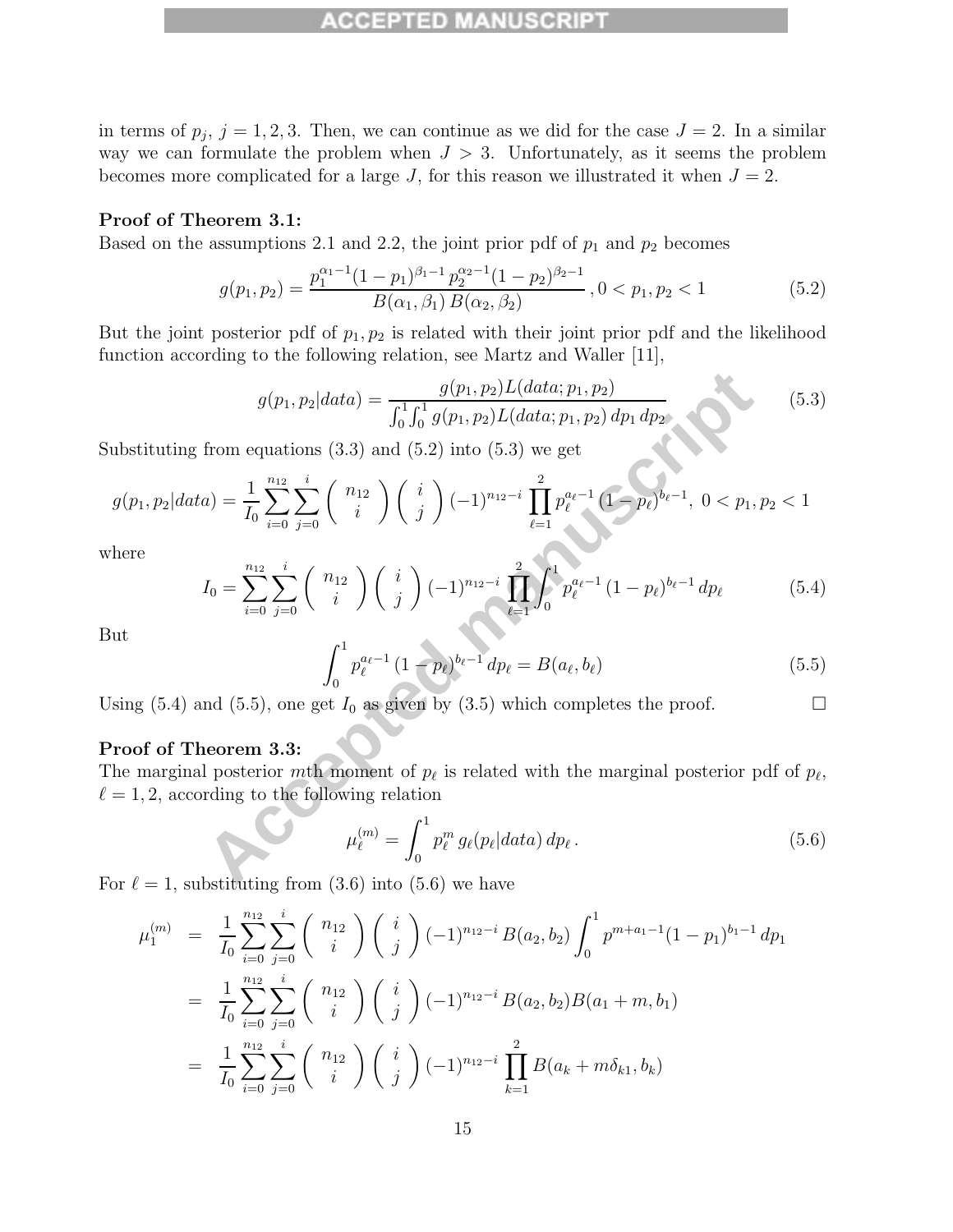Similarly for  $\ell = 2$ , we can derive

$$
\mu_2^{(m)} = \frac{1}{I_0} \sum_{i=0}^{n_{12}} \sum_{j=0}^i \binom{n_{12}}{i} \binom{i}{j} (-1)^{n_{12}-i} \prod_{k=1}^2 B(a_k + m\delta_{k2}, b_k)
$$

which completes the proof.  $\Box$ 

#### **The proof of theorem 3.2:**

Under the squared error loss, the Bayes estimator for an unknown parameter is defined as its posterior posterior expectation and the associated minimum posterior risk is the posterior variance, see Martz an Waller [11]). That is, the Bayes estimator for  $p_{\ell}$  is

$$
\hat{p}_{\ell} = E[p_{\ell}|data] = \mu_{\ell}^{(1)}, \ \ell = 1, 2. \tag{5.7}
$$

and the minimum posterior risk associated with  $\hat{p}_{\ell}$  is

$$
R_{\hat{p}_{\ell}} = \text{Var}\left[p_{\ell} | data\right] = \mu_{\ell}^{(2)} - \left[\mu_{\ell}^{(1)}\right]^2, \ \ell = 1, 2 \tag{5.8}
$$

Substituting from (3.8) into (5.7) and (5.8) one can reach the proof of the Theorem.  $\Box$ 

#### **Proof of Theorem 3.3:**

The Bayes estimator for a function of  $p_{\ell}$  and the associated minimum posterior risk are defined respectively as the posterior expectation and variance of that function, see Martz and Waller [11]. That is, the Bayes estimator for  $F_{\ell}(x_0)$ ,  $\ell = 1, 2$ , is

$$
\widehat{\bar{F}}_{\ell}(x_0) = E\left[\bar{F}_{\ell}(x_0)|\hat{data}\right] = \int_0^1 (1 - p_{\ell})^{x_0} g_{\ell}(p_{\ell}|\hat{data}) dp_{\ell}.
$$
\n(5.9)

and the associated minimum posterior risk is

$$
\hat{p}_{\ell} = E[p_{\ell}|data] = \mu_{\ell}^{(1)}, \ell = 1, 2.
$$
\n(5.7)

\nminimum posterior risk associated with  $\hat{p}_{\ell}$  is

\n
$$
R_{\hat{p}_{\ell}} = \text{Var}[p_{\ell}|data] = \mu_{\ell}^{(2)} - \left[\mu_{\ell}^{(1)}\right]^{2}, \ell = 1, 2
$$
\n(5.8)

\nting from (3.8) into (5.7) and (5.8) one can reach the proof of the Theorem.

\n**f Theorem 3.3:**

\nres estimator for a function of  $p_{\ell}$  and the associated minimum posterior risk are respectively as the posterior expectation and variance of that function, see Martz

\nler [11]. That is, the Bayes estimator for  $F_{\ell}(x_0), \ell = 1, 2$ , is

\n
$$
\hat{F}_{\ell}(x_0) = E\left[\bar{F}_{\ell}(x_0)|data\right] = \int_{0}^{1} (1 - p_{\ell})^{x_0} g_{\ell}(p_{\ell}|data) dp_{\ell}.
$$
\n(5.9)

\nassociated minimum posterior risk is

\n
$$
R_{\hat{F}_{\ell}} = \text{Var}\left[\bar{F}_{\ell}(x_0)|data\right]
$$
\n
$$
= \int_{0}^{1} (1 - p_{\ell})^{2x_0} g_{\ell}(p_{\ell}|data) dp_{\ell} - \left\{\int_{0}^{1} (1 - p_{\ell})^{x_0} g_{\ell}(p_{\ell}|data) dp_{\ell}\right\}^{2}.
$$
\n(5.10)

Substituting from  $(3.6)$  and  $(3.7)$  into  $(5.9)$  and  $(5.10)$  and making some simple integrations, one can complete the proof.

#### **Proof of Theorem 3.4:**

As before, the Bayes estimator for  $r_{\ell}(x_0)$  is given by

$$
\hat{r}_{\ell}(x_0) = \int_0^1 r_{\ell}(x_0) g_{\ell}(p_{\ell}|data) dp_{\ell}
$$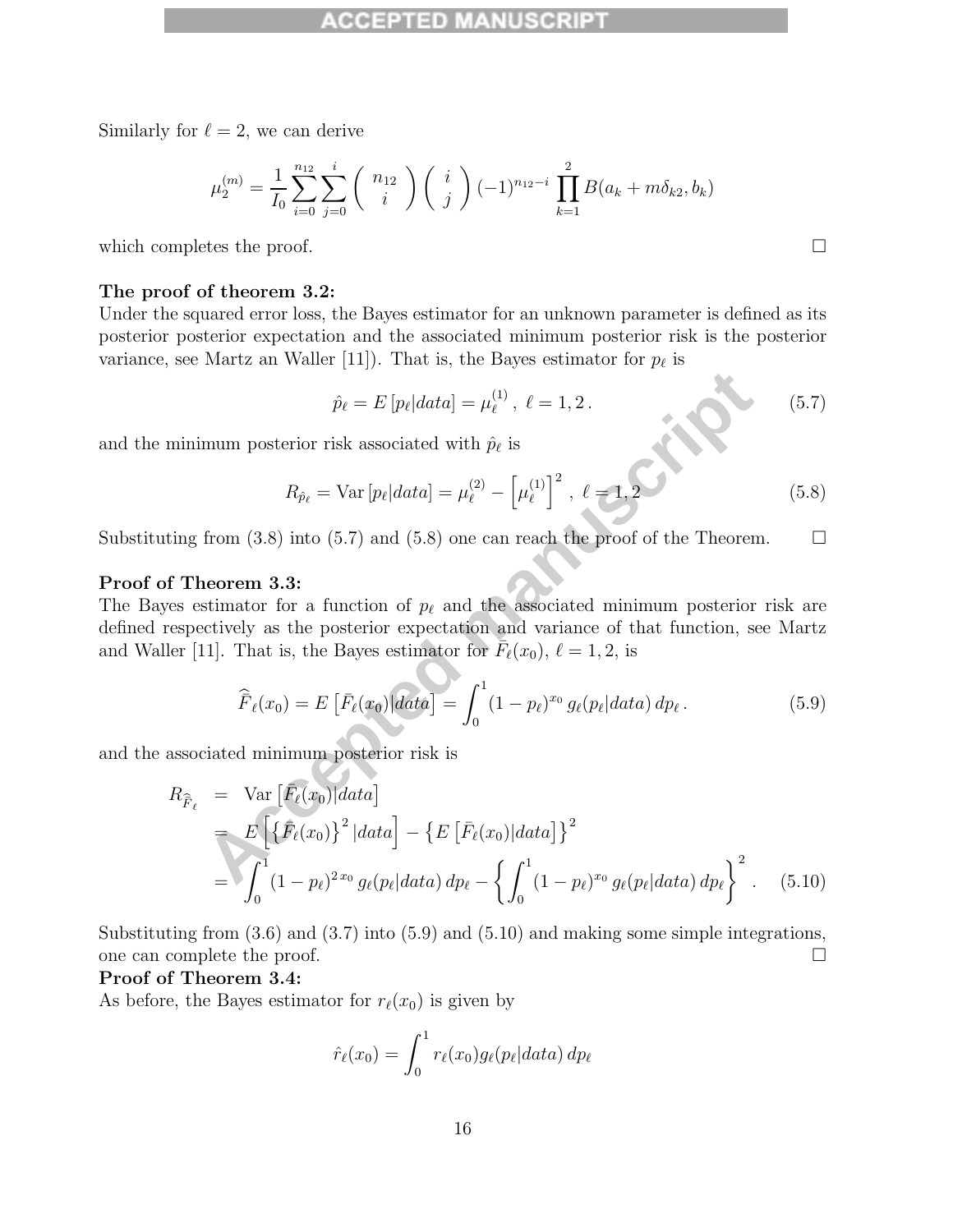#### PTED MA

Substituting from (3.6) into the above relation, we get

$$
\hat{r}_{\ell}(x_0) = \int_0^1 \left[ -\ln(1 - p_{\ell}) \right] g_{\ell}(p_{\ell}|data) dp_{\ell}
$$
\n
$$
= -E \left[ \ln(1 - p_{\ell}) \right] data \right]
$$
\n(5.11)

where

$$
E\Big[\ln(1-p_{\ell})|data\Big] = \int_0^1 \ln(1-p_{\ell}) g_{\ell}(p_{\ell}|data) dp_{\ell}
$$
 (5.12)

For  $\ell = 1$ , using the form of the function  $g_1(p_1|data)$  together with (5.12), one can derive that

$$
E\left[\ln(1-p_1)|data\right] = \frac{1}{I_0} \sum_{i=0}^{n_{12}} \sum_{j=0}^{i} \binom{n_{12}}{i} \binom{i}{j} (-1)^{n_{12}-i} B(a_2, b_2) \kappa(a_1, b_1) \tag{5.13}
$$

where

$$
\kappa(a_1, b_1) = \int_0^1 p_1^{a_1 - 1} (1 - p_1)^{b_1 - 1} \ln(1 - p_1) dp_1
$$

Let  $x = 1 - p_1$ , then

$$
\kappa(a_1, b_1) = \int_0^1 x^{b_1 - 1} (1 - x)^{a_1 - 1} \ln x \, dx
$$

According to formula 4.253 (Gradshteyn and Ryzhik [7], p. 538), we have

$$
\kappa(a_1, b_1) = B(a_1, b_1) \Big[ \psi(b_1) - \psi(a_1 + b_1) \Big] \tag{5.14}
$$

Substituting from (5.14) into (5.13), one can get

$$
E\Big[\ln(1-p_1)|data\Big] = \frac{1}{I_0} \sum_{i=0}^{n_{12}} \sum_{j=0}^{i} \binom{n_{12}}{i} \binom{i}{j} (-1)^{n_{12}-i} B(a_2, b_2) \kappa(a_1, b_1)
$$
(5.13)  
where  

$$
\kappa(a_1, b_1) = \int_0^1 p_1^{a_1-1} (1-p_1)^{b_1-1} \ln(1-p_1) dp_1
$$
  
Let  $x = 1-p_1$ , then  

$$
\kappa(a_1, b_1) = \int_0^1 x^{b_1-1} (1-x)^{a_1-1} \ln x dx
$$
  
According to formula 4.253 (Gradshteyn and Ryzhik [7], p. 538), we have  

$$
\kappa(a_1, b_1) = B(a_1, b_1) \Big[\psi(b_1) - \psi(a_1 + b_1)\Big]
$$
(5.14)  
Substituting from (5.14) into (5.13), one can get  

$$
E\Big[\ln(1-p_1)|data\Big] = \frac{-1}{I_0} \sum_{i=0}^{n_{12}} \sum_{j=0}^{i} \binom{n_{12}}{i} \binom{i}{j} (-1)^{n_{12}-i} \Big[\psi(a_1+b_1) - \psi(b_1)\Big] \prod_{k=1}^{2} B(a_k, b_k),
$$
(5.15)  
Substituting from (5.15) into (5.11) we get  $\hat{r}_1(x_0)$  as given by (3.15) when  $\ell = 1$ . Similarly  
we can prove that the relation (3.15) is correct for  $\ell = 2$ . Let us now prove that the right of (2.15).

Substituting from (5.15) into (5.11) we get  $\hat{r}_1(x_0)$  as given by (3.15) when  $\ell = 1$ . Similarly we can prove that the relation (3.15) is correct for  $\ell = 2$ . Let us now prove that the relation (3.16) is fulfilled. As it was stated before, the minimum posterior risk associated with  $\hat{r}_{\ell}(x_0)$ is the posterior variance of  $r_{\ell}(x_0)$ . That is,

$$
R_{\hat{r}_{\ell}} = E\Big[r_{\ell}^{2}(x_{0})|data\Big] - \Big\{E\Big[r_{\ell}(x_{0})|data\Big]\Big\}^{2}
$$
  
\n
$$
= E\Big[(-\ln(1-p_{\ell}))^{2}|data\Big] - \Big\{E\Big[-\ln(1-p_{\ell})|data\Big]\Big\}^{2}
$$
  
\n
$$
= E\Big[\{\ln(1-p_{\ell})\}^{2}|data\Big] - \Big\{E\Big[\ln(1-p_{\ell})|data\Big]\Big\}^{2}
$$
(5.16)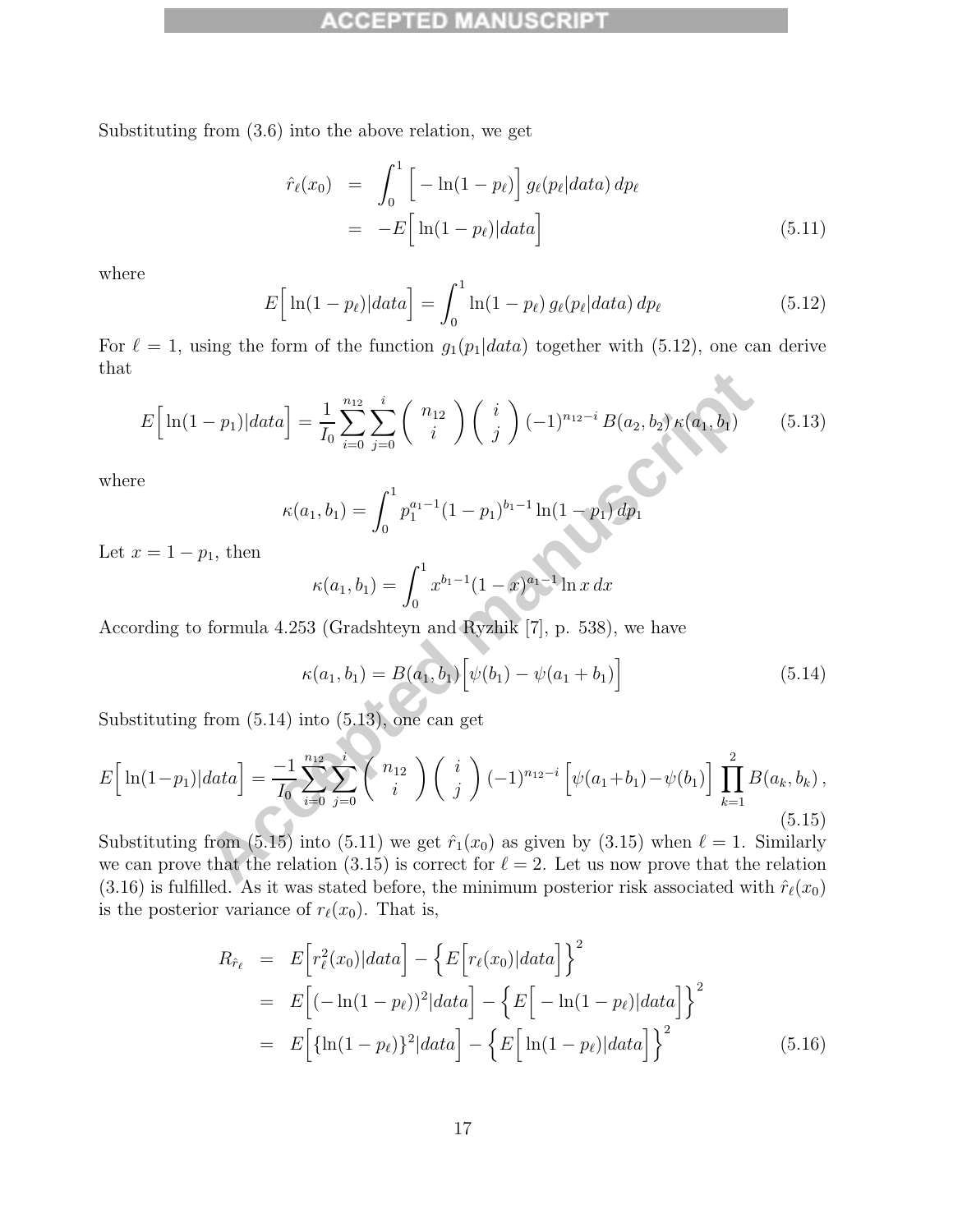For  $\ell = 1$ ,  $E\left[\ln(1-p_1)|data\right]$  is given by (5.15) and  $E\left[\ln(1-p_1)\right]^2|data\right]$  can be derived as follows

$$
E\Big[\{\ln(1-p_1)\}^2|data\Big] = \int_0^1 \{\ln(1-p_1)\}^2 g_1(p_1|data) dp_1\tag{5.17}
$$

Substituting from (3.6) into (5.16), one can get

$$
E\Big[\{\ln(1-p_1)\}^2|data\Big] = \frac{1}{I_0} \sum_{i=0}^{n_{12}} \sum_{j=0}^i \binom{n_{12}}{i} \binom{i}{j} (-1)^{n_{12}-i} B(a_2, b_2) \mu(a_1, b_1), \quad (5.18)
$$

where

$$
\mu(a_1, b_1) = \int_0^1 p_1^{a_1 - 1} (1 - p_1)^{b_1 - 1} \ln^2(1 - p_1) dp_1
$$

Let  $x = 1 - p_1$ , then

$$
\mu(a_1, b_1) = \int_0^1 x^{b_1 - 1} (1 - x)^{a_1 - 1} \ln^2 x \, dx
$$

According to formula 4.261.17 (Gradshteyn and Ryzhik, [7], p. 541), we have

$$
\mu(a_1, b_1) = B(a_1, b_1) \Big[ \{ \psi(b_1) - \psi(a_1 + b_1) \}^2 + \psi'(b_1) - \psi'(a_1 + b_1) \Big] \tag{5.19}
$$

 $\mu(a_1, b_1) = \int_0^{a_1-1} (1-p_1)^{b_1-1} \ln^2(1-p_1) dp_1$ <br>  $p_1$ , then<br>  $\mu(a_1, b_1) = \int_0^1 x^{b_1-1} (1-x)^{a_1-1} \ln^2 x dx$ <br>
formula 4.261.17 (Gradshteyn and Ryzhik, [7], p. 541), we have<br>  $\mu(a_1, b_1) = B(a_1, b_1) \Big[ {\{\psi(b_1) - \psi(a_1 + b_1)\}}^2 +$ Substituting from (5.19) into (5.18), then using the result obtained together with relations  $(5.15)$  and  $(5.16)$  one can get  $R_{r_1}$  as given by  $(3.16)$  when  $\ell = 1$ . Similarly one prove the case when  $\ell = 2$  which completes the proof.

# **Acknowledgements**

The authors would like to thank the referees for their carefully reading of the manuscript, and for their valuable comments and suggestions.

## **References**

- [1] Barlow, R. E., Marshall, A. W. and Proschan, F. (1963), *Properties of probability distributions with monotone hazard rate*, Ann. Math. Statist. **34**, 375-389.
- [2] Casella, G. and Berger, R.L. (1990), *Statistical Inference*, Duxbury.
- [3] Chen, Z. and Mi, J. (1996), *Confidence interval for the mean of the exponential distribution, based on grouped data*, IEEE Trans. Reliability, **R 45**, pp 671-677.
- [4] Flehinger, B. J., Reiser, B. and Yashchin, E. (2002), *Parametric modeling for survival with competing risks and masked failure causes,* Life Data Analysis, **8**, pp. 177-203.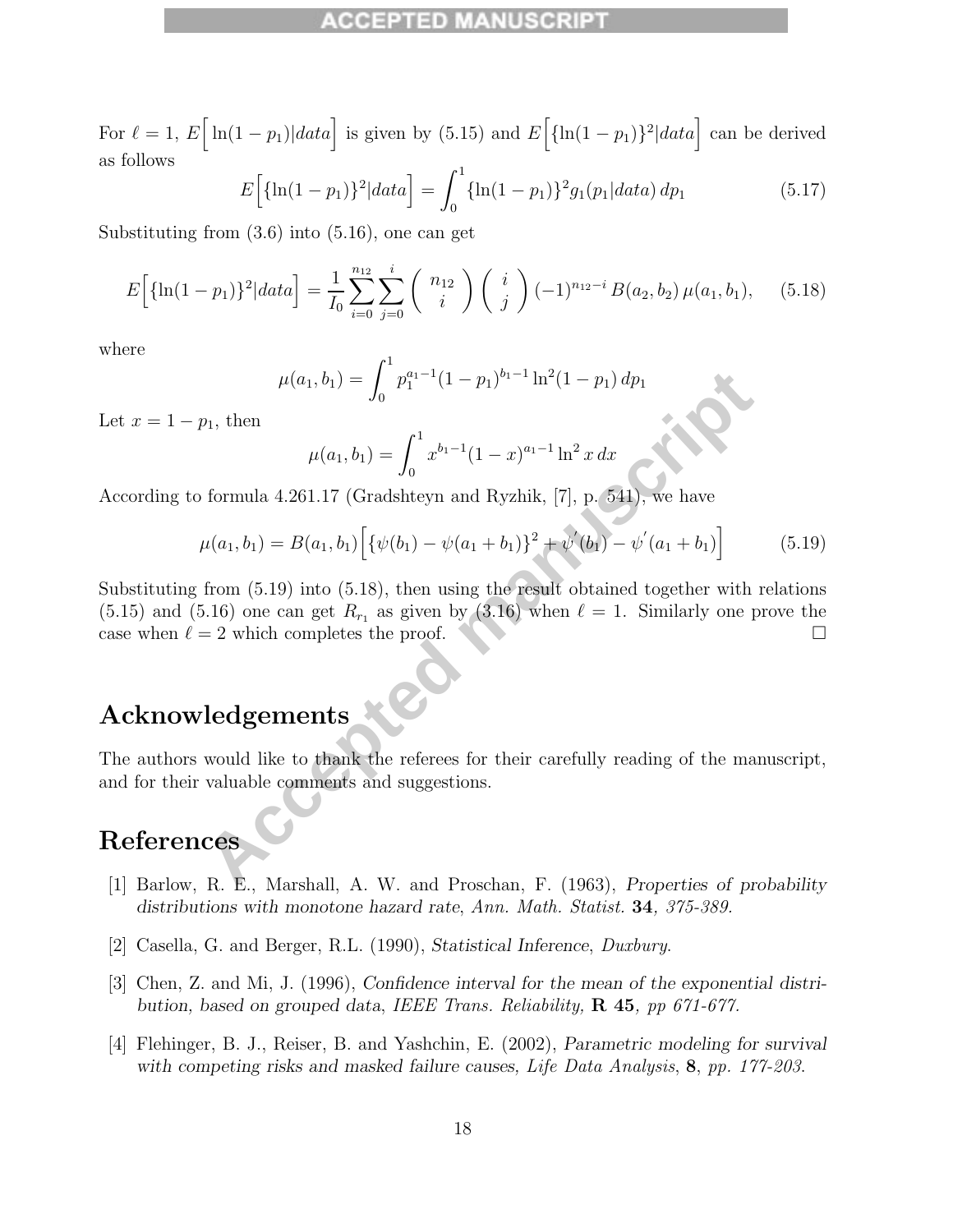#### **CCEPTED MANUS**

- [5] Flehinger, B. J., Reiser, B. and Yashchin, E. (2001), *Statistical analysis for masked data,* it in Handbook of Statistics. eds N. Balakrishnan and C. R. Rao, **20**, pp 499-521.
- [6] Guess, F.M., Usher, J. S. and Hodgson, T.J. (1991), *Estimating system and component reliabilities under partial information on cause of failure*, J. Statistical Planning & Inference, **29**, pp 75-85.
- [7] Gradshteyn, I. S. and Ryzhik, I. M. (Eds.) (1983). Table of Integrals, Series, and Products, Academic Press, New York.
- [8] Hoel, P.O., Port, S.C. and Stone, C.J. (1971), *Introduction in Probability Theory*, Houghton Mifflin.
- [9] Lin, D.K., Usher, J.S. and Guess, F.M. (1993), *Exact maximum likelihood estimation using masked system data*, IEEE Trans. Reliability, **R-42**, pp 631-635.
- X., Usher, J.S. and Guess, F.M. (1993), Exact maximum likelihood estinasked system data, *IEEE Trans. Reliability*, **R-42**, *pp 631-635.*<br>
Accepted manuscript *R.A.* (1997), *Bstination of the geometric survival distributi* [10] Lui, K.J. (1997), *Estimation of the geometric survival distribution*, IEEE Transactions on Reliability **R-46**, pp. 134-144.
- [11] Martz, H. F. and Waller, R. A. (1982), *Bayesian Reliability Analysis*, New York: Wiley.
- [12] Miyakawa, M. (1984), *Analysis of incomplete data in competing risks model*, IEEE Trans. Reliability, **R-33**, pp 293-296.
- [13] Padgett, W.J. and Spurrier, J.D. (1985), *Discrete failure models*, *IEEE Transactions* on Reliability **R-34**, pp. 253-256.
- [14] Roy, D. and Gupta, R. P. (1999), *Characterizations and model selections through reliability measures in the discrete case,* Statistics & Probability Letters **43**, pp. 197-206.
- [15] Salvia, A. A. (1984), *Testing equality of binomial parameters based on inverse sampling*, IEEE Transactions on Reliability **R-33**, pp. 377-378.
- [16] Sarhan, A.M. (2004), *Parameter estimations in linear failure rate model using masked data*, Applied Mathematics and Computation, **151**, pp. 233-249.
- [17] Sarhan, A.M. (2003), *Estimation of system components reliabilities using masked data*, Applied Mathematics and Computation, **136/1**, pp. 79-92.
- [18] Sarhan, A.M. (2001), *Reliability estimation of components from masked system life data*, Reliability Engineering & System Safety, **74/1**, pp. 107-113.
- [19] Sarhan, A.M. and El-Bassiouny, A.H. (2003), *Estimation of components reliability in parallel system using masked system life data*, Applied Mathematics and Computation, **138/1**, pp. 61-75.
- [20] Sarhan, A.M. and El-Gohary, A. (2003), *Estimations of parameters in Pareto reliability model in the presence of masked data*, Reliability Engineering & System Safety, **82**, pp. 75-83.